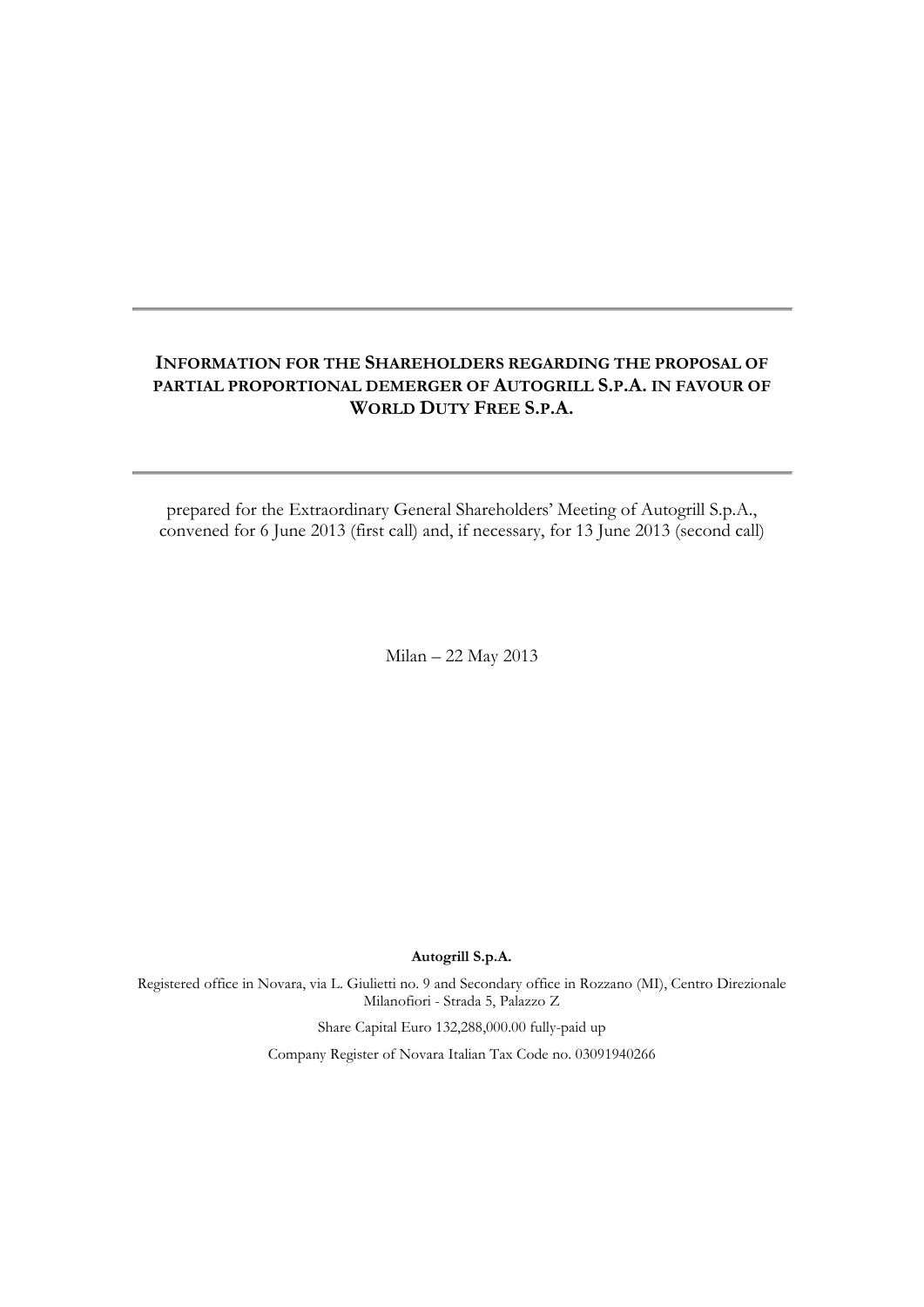| 1.<br>1.1<br>1.2<br>1.3<br>1.4 | Main warnings and risks related to the Demerger and the Other Operations3<br>Risks relating to the financial situation of the Assigning Company and of the<br>Risks associated with joint and several liability arising from the Demerger 3 |
|--------------------------------|---------------------------------------------------------------------------------------------------------------------------------------------------------------------------------------------------------------------------------------------|
| 2.                             | Impact of the Demerger and of the Other Operations (as defined below) on the<br>main consolidated cash flows of the Group headed by the Assigning Company and                                                                               |
| 3.<br>3.1<br>3.2               |                                                                                                                                                                                                                                             |
| 4.<br>4.1<br>4.2               | the Autogrill Group's current sources of financing and the future sources of<br>Future sources of financing for the Group headed by the Assigning Company 12                                                                                |
| 5.                             | Prospects, cash flows and future investments of the Group headed by the                                                                                                                                                                     |
| 6.<br>6.1<br>6.2               | WDFG Group's current sources of financing and future sources of financing for the<br>Future sources of financing for the Group headed by the Beneficiary Company18                                                                          |
| 7.                             | Prospects, cash flows and future investments of the Group headed by the                                                                                                                                                                     |
| 8.                             |                                                                                                                                                                                                                                             |

### **TABLE OF CONTENTS**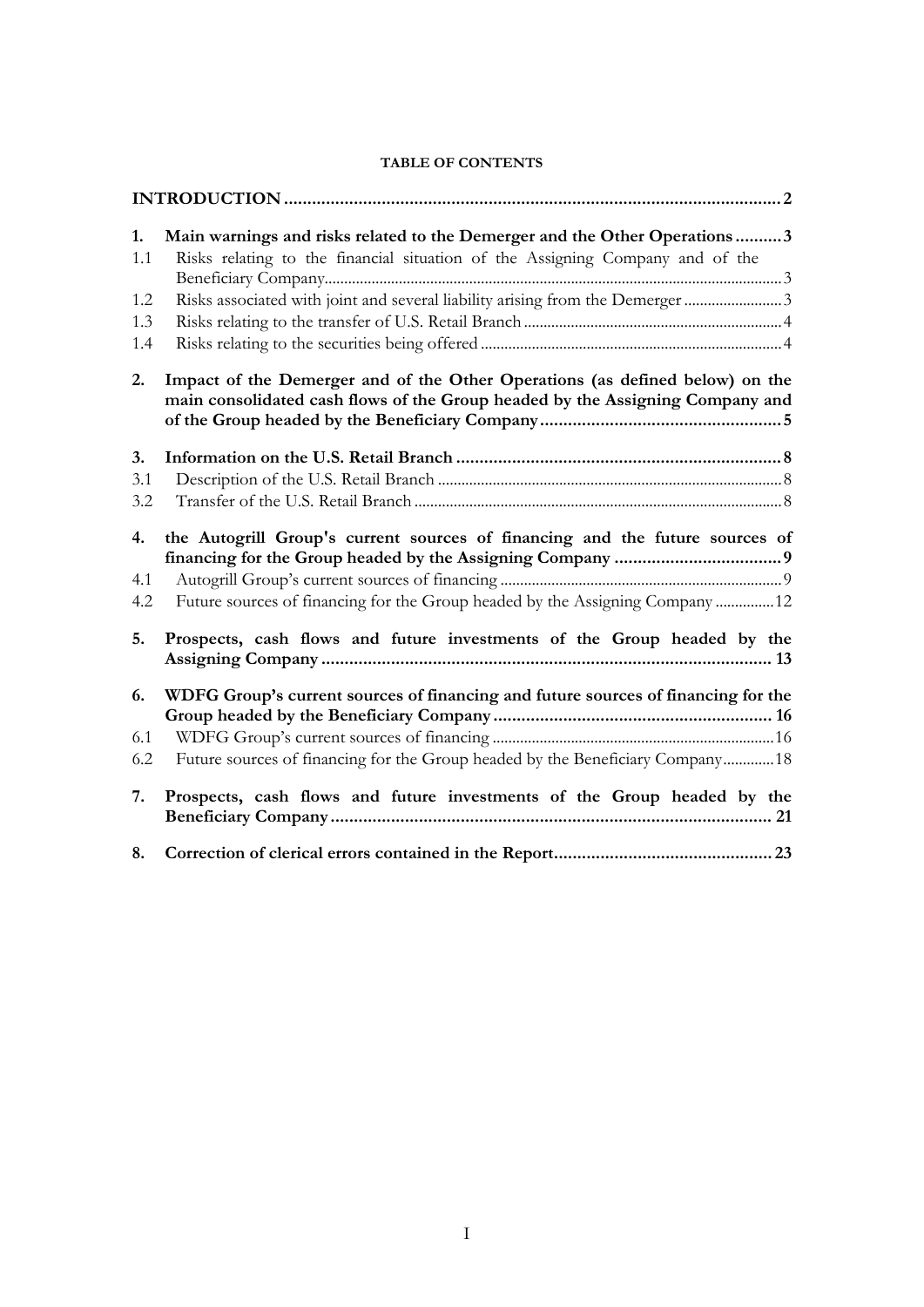#### <span id="page-2-0"></span>**INTRODUCTION**

This document (the "**Document**") has been prepared by the Board of Directors of Autogrill S.p.A. ("**Autogrill**" or the "**Assigning Company**") in order to provide the Shareholders with some useful elements to cast an informed vote on the plan for the partial and proportional demerger of the Assigning Company in favour of the wholly-owned subsidiary World Duty Free S.p.A. ("**WDF**" or " **Beneficiary Company** ").

The opportunity to prepare this Document has been assessed by the Board of Directors, also in light of the decision of Autogrill, adopted by resolution of the Board of Directors on 24 January 2013, to exercise the "*opt out*" right pursuant to which the Company - in accordance with the provisions of Article 70, eighth paragraph, of the Issuers Regulation, adopted by the Consob resolution dated 14 May 1999, no. 11791 and subsequent amendments - is no longer required to prepare and publish a prospectus for mergers and demergers, including the demerger on which the Shareholders' Meeting is called to vote on 6 June 2013 (the "**Demerger**").

Also, thanks to this Document, the Company intends to provide Shareholders called to resolve on the Demerger with updated information regarding the results of the Group as at 31 March 2013 (inclusive of both the *Food & Beverage* sector and the *Travel Retail & Duty Free* sector, the "**Group**"), including advice on the prospects for the aforementioned business sectors after the completion of the Demerger.

The terms set out with a capital letter in this Document, if not otherwise defined herein, shall have the same meanings ascribed in the Report of the Board of Directors to the Demerger Plan approved on 3 May 2013 (the "**Report**") and made available (together with the Demerger Plan) on the website of the Company on 4 May 2013. In particular, in this document, the terms listed below shall have the following meanings:

- "**WDFG Group**": WDF SAU (subsidiary wholly-owned by Autogrill) and the companies directly or indirectly controlled by the aforesaid at the date hereof, operating in the *Travel Retail & Duty Free* sector;
- "**Autogrill Group**": Autogrill and the companies directly or indirectly controlled by Autogrill at the date of this Document, active in the sector of *Food & Beverage*, and therefore excluding the companies belonging to the WDFG Group;
- "**Group headed by the Beneficiary Company**": WDF and the companies which, as a result of the Demerger and transfer of U.S. Retail Branch, will be controlled, directly or indirectly, by WDF therefore, including the companies belonging to the WDFG Group as at the date of this Document, which will become part of the Group headed by the Beneficiary Company following the allocation by Autogrill to WDF of the interest held by the first in WDFG SAU;
- "**Group headed by the Assigning Company**": Autogrill and the companies that, after the completion of the Demerger and transfer of U.S. Retail Branch will continue to be controlled, directly or indirectly, by Autogrill.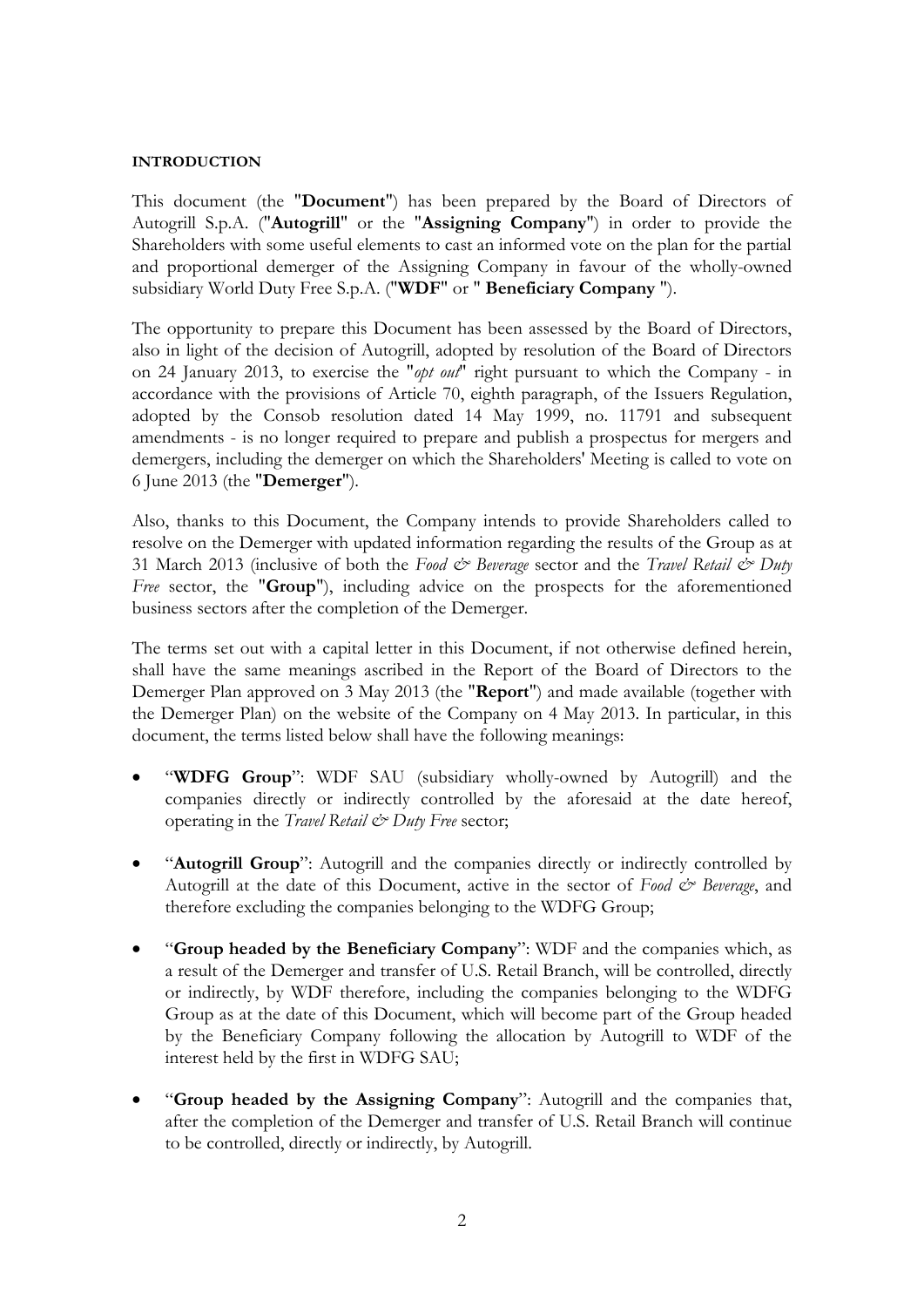## <span id="page-3-0"></span>**1. MAIN WARNINGS AND RISKS RELATED TO THE DEMERGER AND THE OTHER OPERATIONS**

# <span id="page-3-1"></span>*1.1 Risks relating to the financial situation of the Assigning Company and of the Beneficiary Company*

While not changing the overall net financial indebtedness, the Demerger will result in the separation of the Group into two independent groups characterised by a reduced industrial diversification and, consequently, by a potential loss of flexibility in the management of the cash flow to service their individual debt.

Compared to the situation prior to the Demerger, future economic-financial results of the Group headed by the Assigning Company and the Group headed by the Beneficiary Company will only reflect the performance of their respective activities.

In view of the above, the sustainable net financial indebtedness for the Group headed by the Assigning Company and for the Group headed by the Beneficiary Company was determined by taking into account:

- the industrial prospects of the two sectors of business *Food & Beverage*, on the one hand, and *Travel Retail*  $\mathcal{Q}$  *Duty Free*, on the other;
- the different business models, in particular in relation to the greater rigidity of the cost structure and more capital-intensive investments that characterise the *Food & Beverage* sector compared to the *Travel Retail*  $C^*$  *Duty Free* sector;
- the strategies and the economic-financial prospects identified for the two business sectors.

The sustainability of the net financial indebtedness allocated to the two business sectors has been appropriately tested and verified by simulating the impact on economic and financial plans of possible events that, should they occur, could adversely affect the operating results and cash flow of the two business sectors.

The economic and financial plans of the two business sectors have been tested in particular in order to ensure their ability to meet the financial ratios of the respective financing agreements even in such negative scenarios. All tests were positively passed, even in the most unfavourable case where all events having the highest estimated impact occurred simultaneously (i.e. *worst case scenario*).

The risk of experiencing further negative or more severe scenarios than those included in the worst case scenario cannot however be excluded, with consequent negative effects on the financial indebtedness of the Group headed by the Assigning Company and/or the Group headed by the Beneficiary Company.

# <span id="page-3-2"></span>*1.2 Risks associated with joint and several liability arising from the*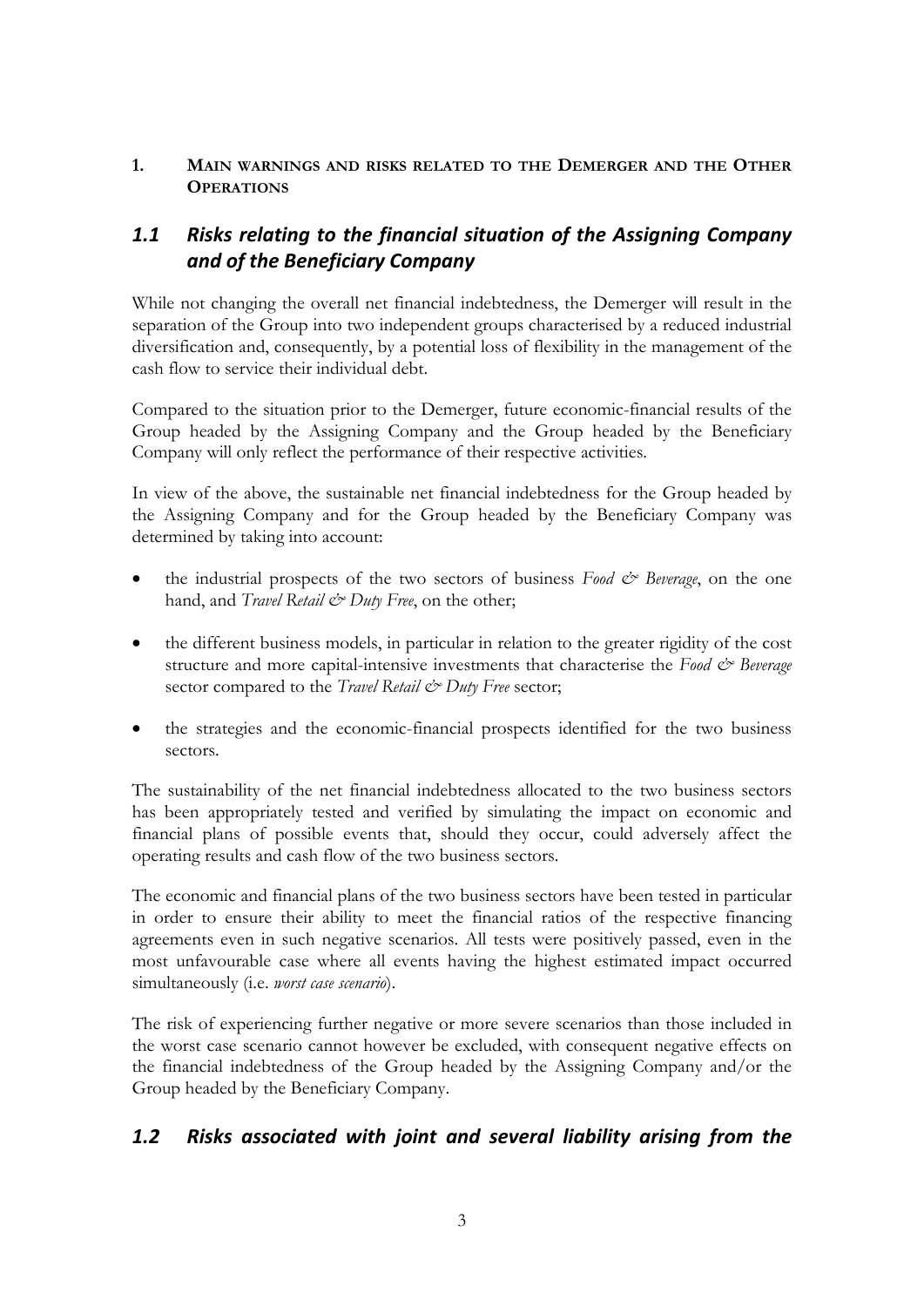# *Demerger*

Pursuant to Article 2506-*quater,* third paragraph of the Italian Civil Code, from the date on which the Demerger becomes effective, the Assigning Company and the Beneficiary Company will remain jointly and severally liable – within the limit of the actual equity left or assigned to them – for the debts of the Assigning Company existing at the effective date of the Demerger which have not been paid by the company of reference upon completion of the Demerger. However, pursuant to Article 173, thirteenth paragraph, of Presidential Decree no. 917 dated 22 December 1986 and Article 15, second paragraph, of Legislative Decree no. 472 dated 18 December 1997, with regard only to tax payables and notwithstanding the provisions of the Italian Civil Code, the Beneficiary Company may be held responsible jointly and severally with the Assigning Company also beyond the limits of the equity transferred.

# <span id="page-4-0"></span>*1.3 Risks relating to the transfer of U.S. Retail Branch*

Pending the Demerger, HMSHost Corporation ("**HMS**"), a company wholly owned by Autogrill, in compliance with the procedures indicated in the Report, will transfer the U.S. Retail Branch to the WDFG Group (which by virtue of the Demerger will become part of the Group headed by the Beneficiary Company).

Being the business of the U.S. Retail Branch managed under license contracts entered into with local agencies (the "**Licensors**"), the transfer of U.S. Retail Branch will assume that the Licensors have consented to the transfer of their license contracts to the Group headed by the Beneficiary Company.

It should be noted, however, that there is no certainty, at the date of this Document, on the actual possibilities and/or time required to obtain such authorisation from the Licensors.

In fact, the Licensors involved could decide both to withhold their consent to the aforesaid transfer (with a consequent reduction of the scope of business carried out by the U.S Retail Branch in comparison to that originally planned) and to grant authorisation after the effective date of the Demerger.

It should be noted, however, that the transfer of U.S. Retail Branch is an operation which, although made in the context of the Demerger, is legally and operationally independent from the latter. Therefore, any delay in transferring the U.S. Retail Branch or reduction of the scope of business included in the same as a result of the above will not in any way prevent the completion of the Demerger.

# <span id="page-4-1"></span>*1.4 Risks relating to the securities being offered*

Following the completion of the Demerger, the holders of Autogrill and WDF shares will be entitled to liquidate their investment by selling them on their respective listing markets. However, it cannot be ensured that a liquid market for the shares of the Assigning Company and of the Beneficiary Company will be formed or maintained. Therefore, there could be a liquidity risk, typical of the securities markets, where sales inquiries fail to find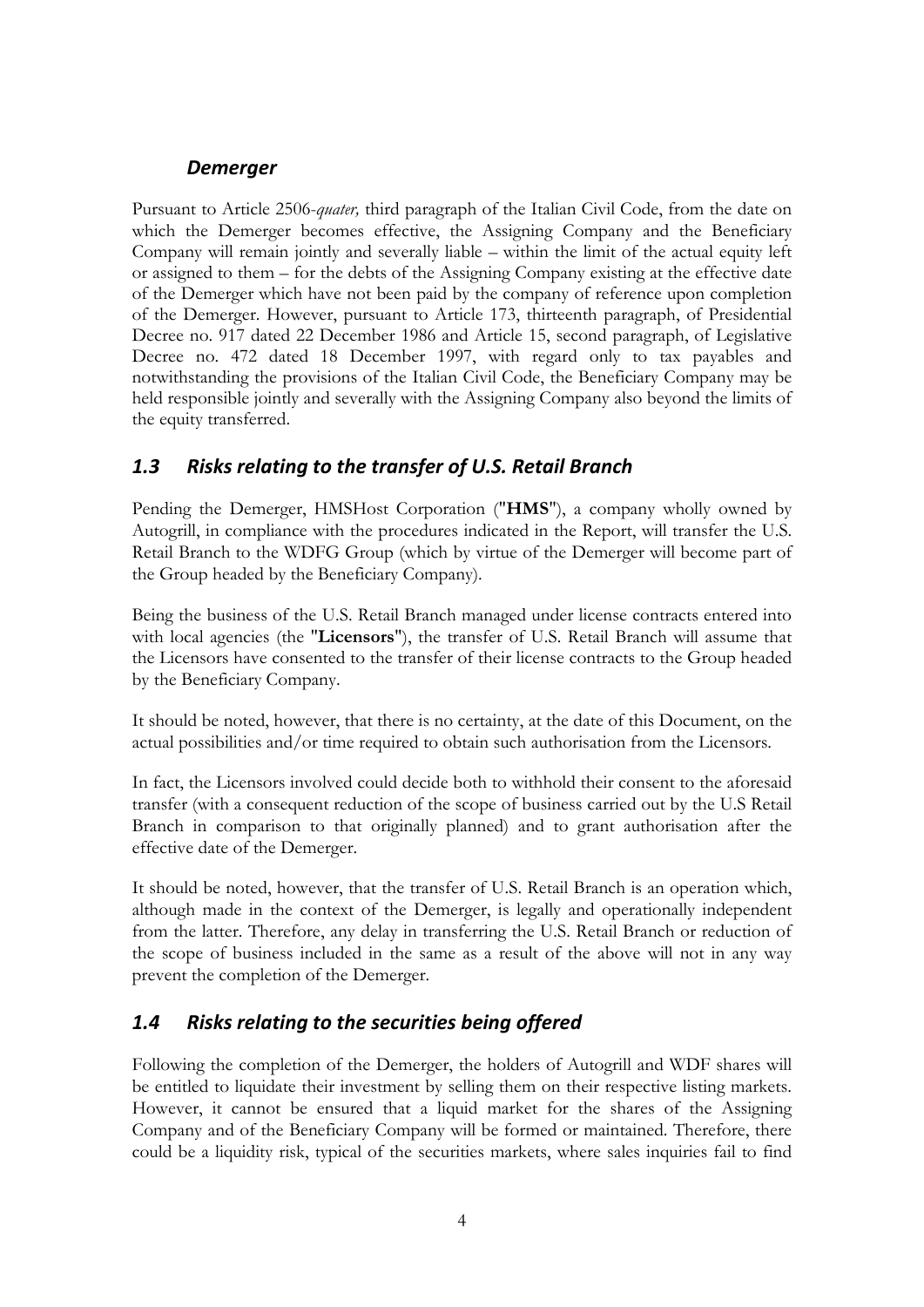adequate and timely counterparts and therefore could be subject to fluctuations in price, even of a significant range.

At the date of this Document, the Autogrill shares are inserted in the FTSE MIB index, the main reference for the Italian stock market, consisting of 40 companies with the highest liquidity and capitalisation in comparison to the entire list. As a consequence of the Demerger, the Autogrill shares could fail to maintain the necessary requisites required in order to stay in this index and the WDF shares may not be eligible for inclusion in this index. Should the Assigning Company leave the FTSE MIB index and/or the Beneficiary Company be excluded from the same index, this might have an impact on the liquidity and/or the performance of their securities.

### <span id="page-5-0"></span>**2. IMPACT OF THE DEMERGER AND OF THE OTHER OPERATIONS (AS DEFINED BELOW) ON THE MAIN CONSOLIDATED CASH FLOWS OF THE GROUP HEADED BY THE ASSIGNING COMPANY AND OF THE GROUP HEADED BY THE BENEFICIARY COMPANY**

In order to supplement the information reported in paragraph 3.5 of the Report concerning the main effects of the Demerger and Other Operations as defined and listed below from (i) to (iv) (the "**Transaction**") on the main consolidated economic and financial data of the Assigning Company and of the Beneficiary Company for the year 2012, here follows a description of the main effects of the Transaction– on the consolidated cash flows for the year 2012 of the two companies: *(i)* the advance payment and cash deposit paid to AENA in relation to the contracts signed between WDFG Group and AENA on 14 February 2013; *(ii)* the distribution of dividends by WDFG SAU to Autogrill; *(iii)* the transfer of the U.S. Retail Branch; and *(iv)* the drawdown of the Loan (as defined below) by the Group headed by the Beneficiary Company and extinguishment of the bank loans and Intercompany Loans currently in place (the "**Other Operations**").

| $(\epsilon \text{ million})$           | Autogrill<br>consolidated<br>financial<br>information as at<br>31 December 2012 | Assigning Company<br>consolidated<br>financial<br>information post-<br><b>Transaction</b> | <b>Beneficiary</b><br>Company<br>consolidated<br>financial information<br>post-Transaction |
|----------------------------------------|---------------------------------------------------------------------------------|-------------------------------------------------------------------------------------------|--------------------------------------------------------------------------------------------|
|                                        |                                                                                 |                                                                                           |                                                                                            |
| Cash flow from operating activities    | 418.8                                                                           | 221.8                                                                                     | 176.9                                                                                      |
| Cash flow used in investing activities | (281.4)                                                                         | (238.1)                                                                                   | (43.3)                                                                                     |
| Cash flow used in financing activities | (218.8)                                                                         | (215.3)                                                                                   | (3.5)                                                                                      |
| Cash flow for the period               | (81.4)                                                                          | (231.6)                                                                                   | 130.1                                                                                      |

### **TABLE 1 – Consolidated cash flows**

It should be noted that the columns "Assigning Company consolidated financial information post-Transaction" and "Beneficiary Company consolidated financial information post-Transaction" reflect the principal effects deriving both from the Demerger and from the Other Operations. Therefore, the sum of those two columns does not match with the column titled "Autogrill consolidated financial information as at 31 December 2012".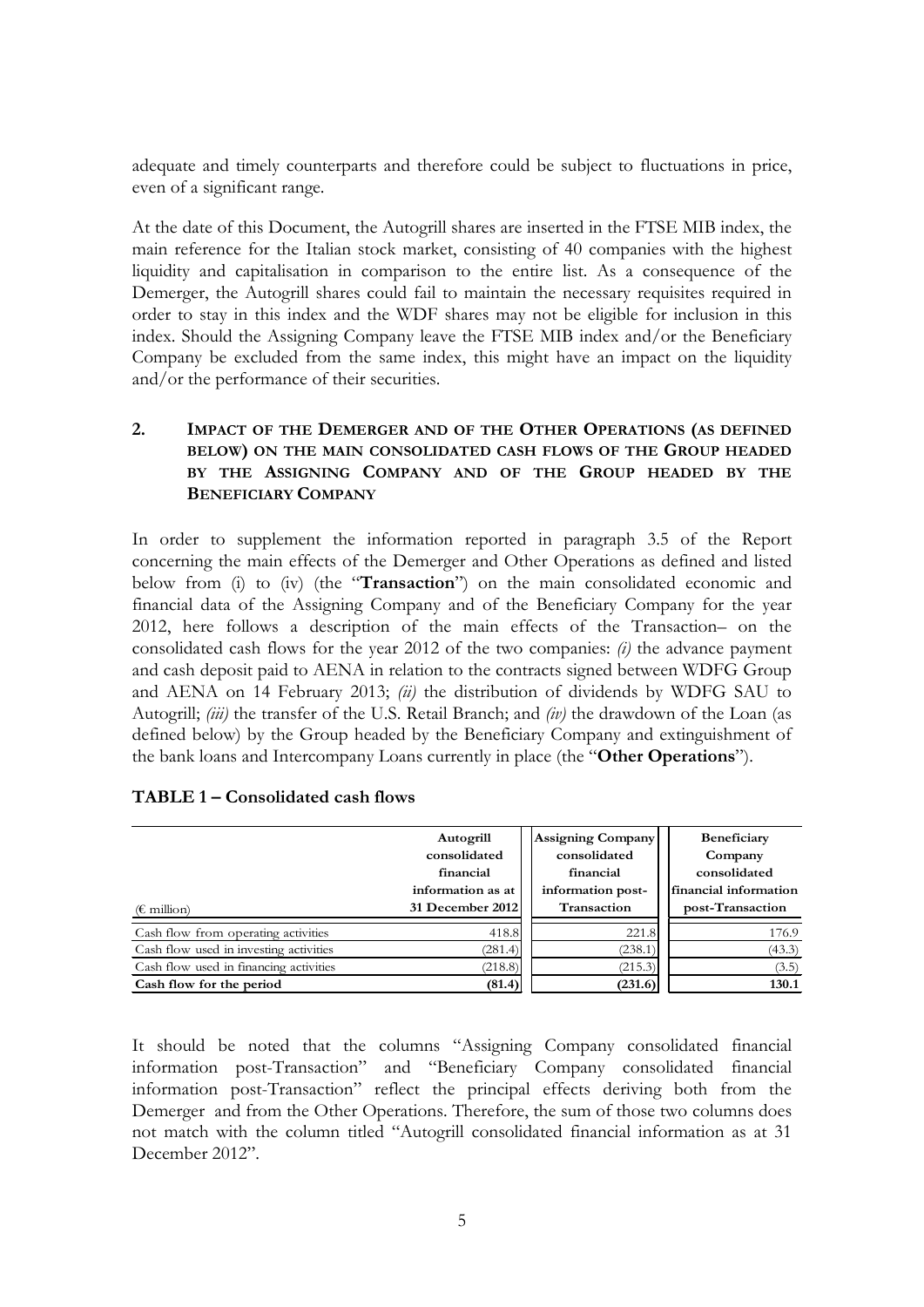The following tables describe the effects of the Transaction on the main consolidated cash flows, and in particular on the cash flow from operating activities, on the cash flow used in investing activities and on the cash flow used in financing activities.

## **TABLE 2 – Table representing the main effects deriving from the Transaction on Assigning Company's and Beneficiary Company's consolidated cash flows from operating activities for the year 2012**

|                                                              |         | Assigning Beneficiary |             |  |
|--------------------------------------------------------------|---------|-----------------------|-------------|--|
|                                                              | Company | Company               | $(A) + (B)$ |  |
| $(\epsilon \text{ million})$                                 | (A)     | (B)                   |             |  |
| Consolidated cash flow from operating activities pre-        |         |                       |             |  |
| Transaction for the year ended December 31, 2012             | 418.8   |                       | 418.8       |  |
| Demerger                                                     | (188.7  | 188.7                 |             |  |
| Consolidated cash flow from operating activities attributed  |         |                       |             |  |
| to the two entities                                          | 230.1   | 188.7                 | 418.8       |  |
| Transfer of US Retail Branch                                 | (12.1)  | 12.1                  |             |  |
| Financial expense                                            | 3.8     | (23.9)                | (20.1)      |  |
| Total consolidated cash flow from operating activities post- |         |                       |             |  |
| Transaction for the year ended December 31, 2012             | 221.8   | 176.9                 | 398.7       |  |

In addition to the effects resulting from the Demerger, the table above shows the financial effects resulting from the transfer of the US Retail Branch and the change in interest expenses due to the different post-Transaction debt allocation between the Group headed by the Beneficiary Company and the Group Headed by the Assigning Company. For further details see the Report.

**TABLE 3 – Table representing the main effects deriving from the Transaction on Assigning Company's and Beneficiary Company's consolidated cash flows used in investing activities for the year 2012**

| $(\epsilon \text{ million})$                              | Company<br>(A) | Assigning Beneficiary<br>Company<br>(B) | $(A) + (B)$ |
|-----------------------------------------------------------|----------------|-----------------------------------------|-------------|
|                                                           |                |                                         |             |
| Consolidated cash flow used in investing activities pre-  |                |                                         |             |
| Transaction for the year ended December 31, 2012          | (281.4)        |                                         | (281.4)     |
| Demerger                                                  | 29.9           | (29.9)                                  |             |
| Consolidated cash flow used in investing activities       |                |                                         |             |
| attributed to the two entities                            | (251.5)        | (29.9)                                  | (281.4)     |
| Transfer of US Retail Branch                              | 13.4           | (13.4)                                  |             |
| Total consolidated cash flow used in investing activities |                |                                         |             |
| post-Transaction for the year ended December 31, 2012     | (238.1         | (43.3)                                  | (281.4)     |

**TABLE 4 – Table representing the main effects deriving from the Transaction on Assigning Company's and Beneficiary Company's consolidated cash flows used in**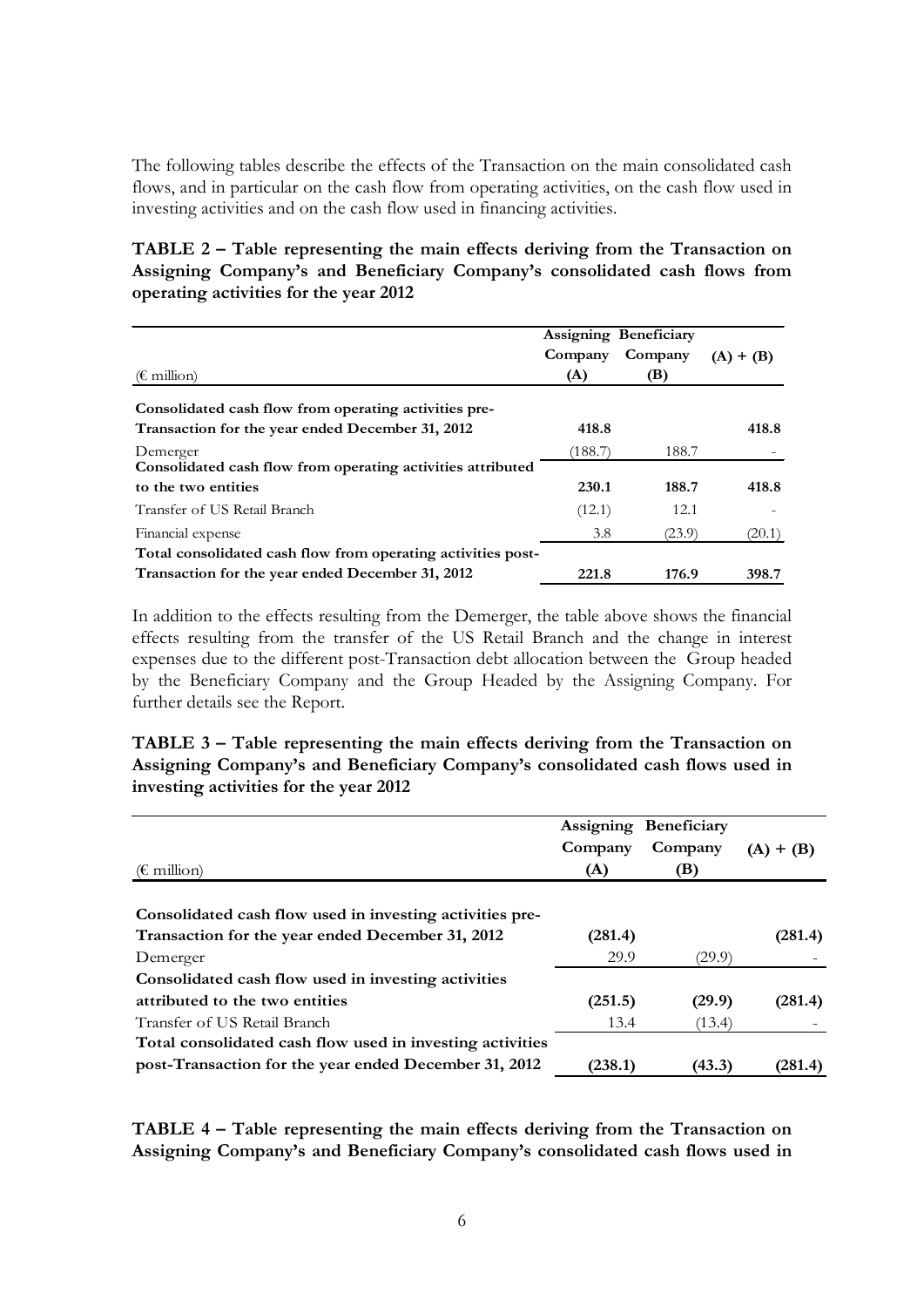#### **financing activities for the year 2012**

| $(\epsilon \text{ million})$                              | Company<br>(A) | Assigning Beneficiary<br>Company<br>(B) | $(A) + (B)$ |
|-----------------------------------------------------------|----------------|-----------------------------------------|-------------|
| Consolidated cash flow used in financing activities pre-  |                |                                         |             |
| Transaction for the year ended December 31, 2012          | (218.8)        |                                         | (218.8)     |
| Demerger                                                  | 2.0            | (2.0)                                   |             |
| Consolidated cash flow used in financing activities       |                |                                         |             |
| attributed to the two entities                            | (216.8)        | (2.0)                                   | (218.8)     |
| Transfer of US Retail Branch                              | 1.5            | (1.5)                                   |             |
| Total consolidated cash flow used in financing activities |                |                                         |             |
| post-Transaction for the year ended December 31, 2012     | (215.3)        | (3.5)                                   | (218.8)     |

Tables 3 and 4 above reflect the financial effects of the Transaction, in line with what discussed in Table 2.

The cash outflows for Euro 216.8 million from financing activities related to the Autogrill Group, mainly include: *(i)* the repayment of Euro 148 million, net of uses, mostly related to the extinguishment of a long-term credit line with maturity date 9 June 2012; and *(ii)* the payment of the dividends by the Group to the Shareholders, for Euro 76.7 million.

Consistently with the situation following the Demerger, the effects of the financial transactions between Autogrill Group's companies and WDFG Group's companies occurred during the year 2012 have been eliminated, and in particular:

- the repayment of the Intercompany Loan by WDFG Group to Autogrill Group for an amount of Euro 116.6 million; and
- the dividend payment of Euro 70 million by WDFG Group to Autogrill Group.

With reference to the effects on the consolidated cash flows and the net consolidated financial indebtedness resulting from the transactions described below:

- dividend distribution of Euro 220 million by WDFG SAU to the Assigning Company;
- payment of the price related to the transfer of US Retail Branch, assumed to be Euro 92 million, to the Group headed by the Assigning Company, and payment by the Group headed by the Assigning Company of the related taxes (assumed to be Euro 15 million);
- payment by WDFG Group to AENA of approximately Euro 306 million, as advance payment of part of the future concession fees and as security deposit;
- any change to the Assigning Company's loan agreements, under negotiation with the lenders, as described in the following paragraph [4.2;](#page-12-1)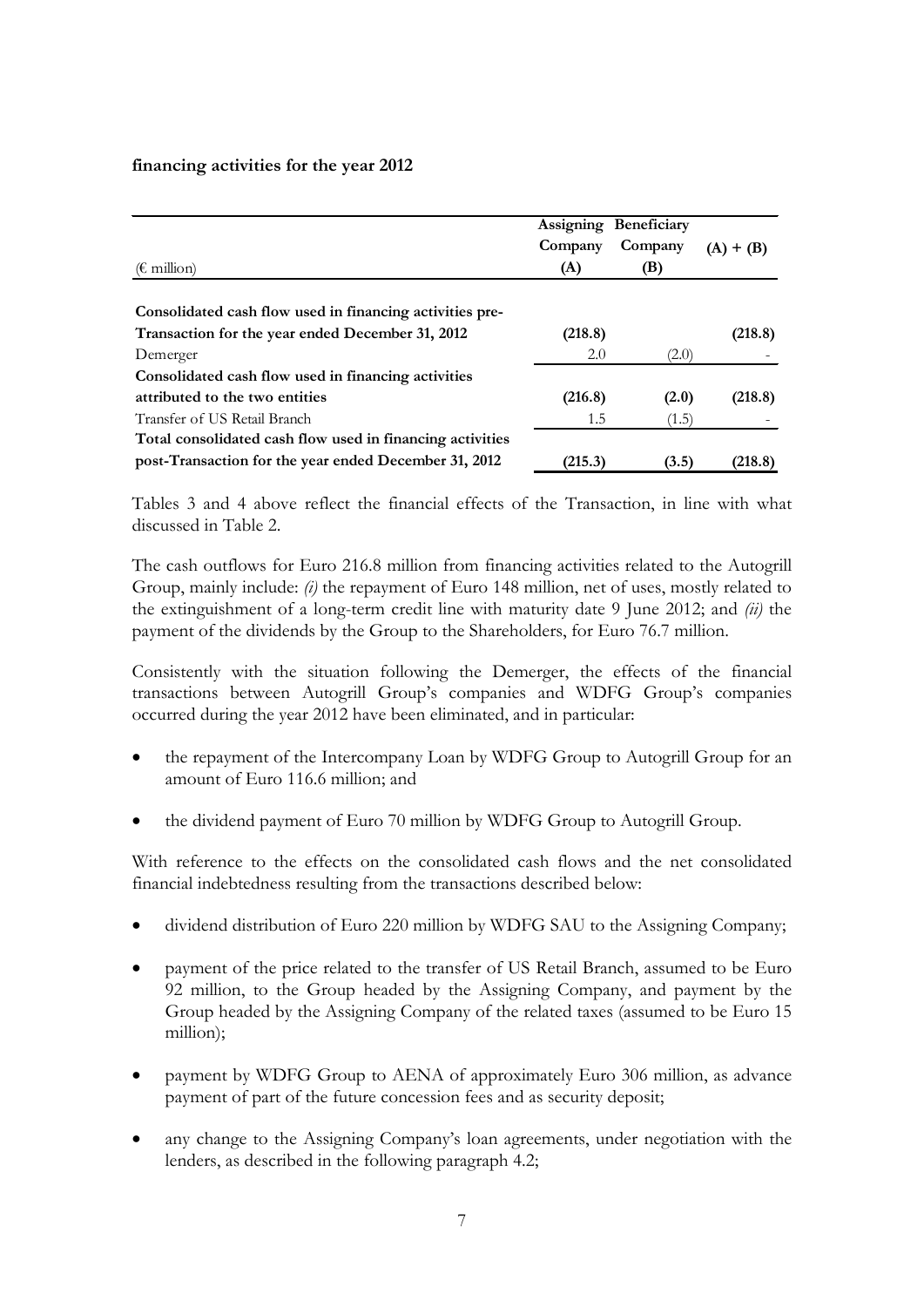<span id="page-8-0"></span>please refer to the following paragraphs [5](#page-13-1) and [7.](#page-21-1)

## <span id="page-8-1"></span>**3. INFORMATION ON THE U.S. RETAIL BRANCH**

# *3.1 Description of the U.S. Retail Branch*

The U.S. Retail Branch consists of 240 convenience stores located in 34 North American airports under license contracts. It operates in the following major airports: Atlanta, Minneapolis, Houston and Miami.

The convenience store offer is mainly represented by souvenirs, gifts, books and newspapers, as well as pre-packaged food and drinks. This type of offer is characterised by a reduced need for geographical differentiation and presents some types of goods in common with those found in some stores of the WDFG Group.

In recent years, the U.S. Retail Branch has registered a stable turnover of approximately USD 262 million in 2010, USD 253 million in 2011 and USD 254 million in 2012, representing approximately 4% of Autogrill Group sales and about 9% of WDFG Group sales.

Over the past 12 years the average annual growth in sales of U.S. Retail Branch was approximately 2%.

The sale of the U.S. Retail Branch to the WDFG Group (and therefore, by virtue of the Demerger to the Group headed by the Beneficiary Company) is part of the desire to focus on a single group all the retail activities currently carried out in the airport market. It is believed that the U.S. Retail Branch could benefit from being part of a larger organisation entirely focused on the retail sector, especially with regard to the pooling of expertise in areas such as sales space planning, merchandising, the analysis of the tastes and needs of customers, marketing, logistics and supply chain.

# <span id="page-8-2"></span>*3.2 Transfer of the U.S. Retail Branch*

At the date of this Document, negotiations with the Licensors are ongoing in order to obtain the necessary and/or appropriate authorisations to carry out the transfer of the U.S. Retail Branch to the Group headed by the Beneficiary Company with the aim of obtaining said authorisations by the effective date of the Demerger.

It should be noted, however, that any failure to obtain the authorisations in the above timeframe shall not in any way affect the completion of the Demerger, which will be completed, regardless of the transfer of the U.S. Retail Branch, by the dates that will be set by the Boards of Directors of Autogrill and of WDF.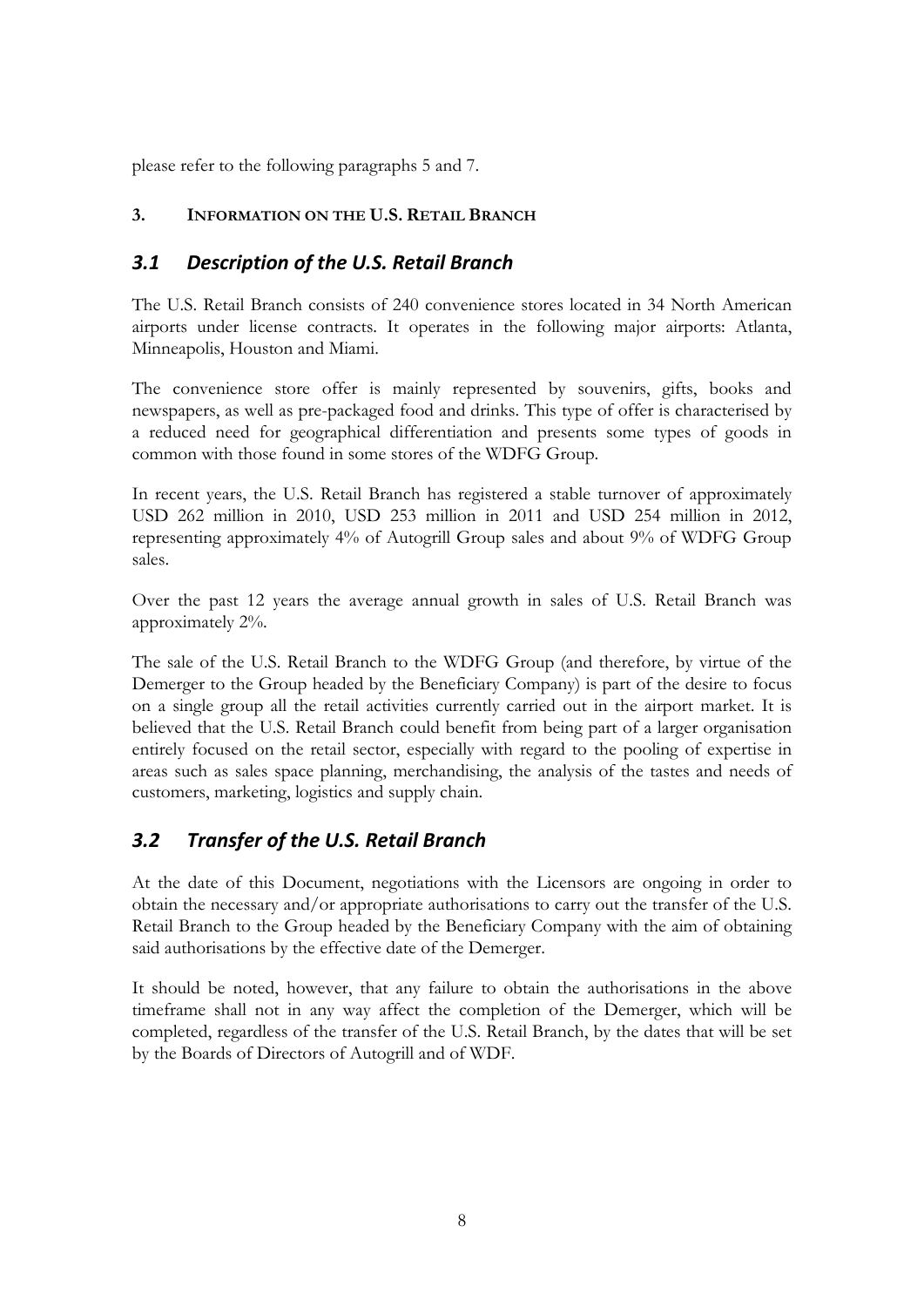## <span id="page-9-0"></span>**4. THE AUTOGRILL GROUP'S CURRENT SOURCES OF FINANCING AND THE FUTURE SOURCES OF FINANCING FOR THE GROUP HEADED BY THE ASSIGNING COMPANY**

The following table shows additional information concerning the sources of financing for the Autogrill Group with reference to the current situation and for the Group headed by the Assigning Company with reference to the situation in perspective, taking into account the Demerger and the main effects of the Other Transactions.

# <span id="page-9-1"></span>*4.1 Autogrill Group's current sources of financing*

As at 31 March 2013 the net financial indebtedness of the Autogrill Group was as follows:

| <b>Autogrill Group</b>                                                               | As at 31 March 2013 |
|--------------------------------------------------------------------------------------|---------------------|
| Millions of Euro                                                                     |                     |
| Non-current financial liabilities                                                    | 1,291.5             |
| Non-current financial assets                                                         | (104.0)             |
| Non-current financial indebtedness                                                   | 1,115.5             |
| Current financial liabilities, including current portion of mid-long term financings | 105.0               |
| Cash and cash equivalents and current financial assets                               | (174.2)             |
| Current net financial indebtedness                                                   | (69.2)              |
| Net financial indebtedness                                                           | 1,046.3             |

The net financial indebtedness of the Autogrill Group at 31 March 2013 mainly includes:

- the following financial liabilities:
	- − *Multicurrency Revolving Facility 700*;
	- − *Term Loan Agreement*;
	- Non-convertible bonds:
	- − Bank overdrafts and short-term loans, as well as
- the following financial assets:
	- − Intercompany Loan;
	- Cash and cash equivalents.

## **4.1.1 Multicurrency Revolving Facility 700**

The *Multicurrency Revolving Facility 700* was executed on 27 July 2011 by, *inter alios*, the Assigning Company and certain of its subsidiaries (which after the Demerger will continue to be held by the Assigning Company), for an aggregate amount of Euro 700 million; pursuant to it the relevant lenders made available to the various borrowers two revolving credit facility lines, respectively amounting to Euro 124 million (Line I) and Euro 576 million (Line II). Any outstanding loan under *Multicurrency Revolving Facility 700* shall be repaid in full by the relevant borrowers in the month of July 2016. As at 31 March 2013, the amount of the loans outstanding under the *Multicurrency Revolving Facility 700* is equal to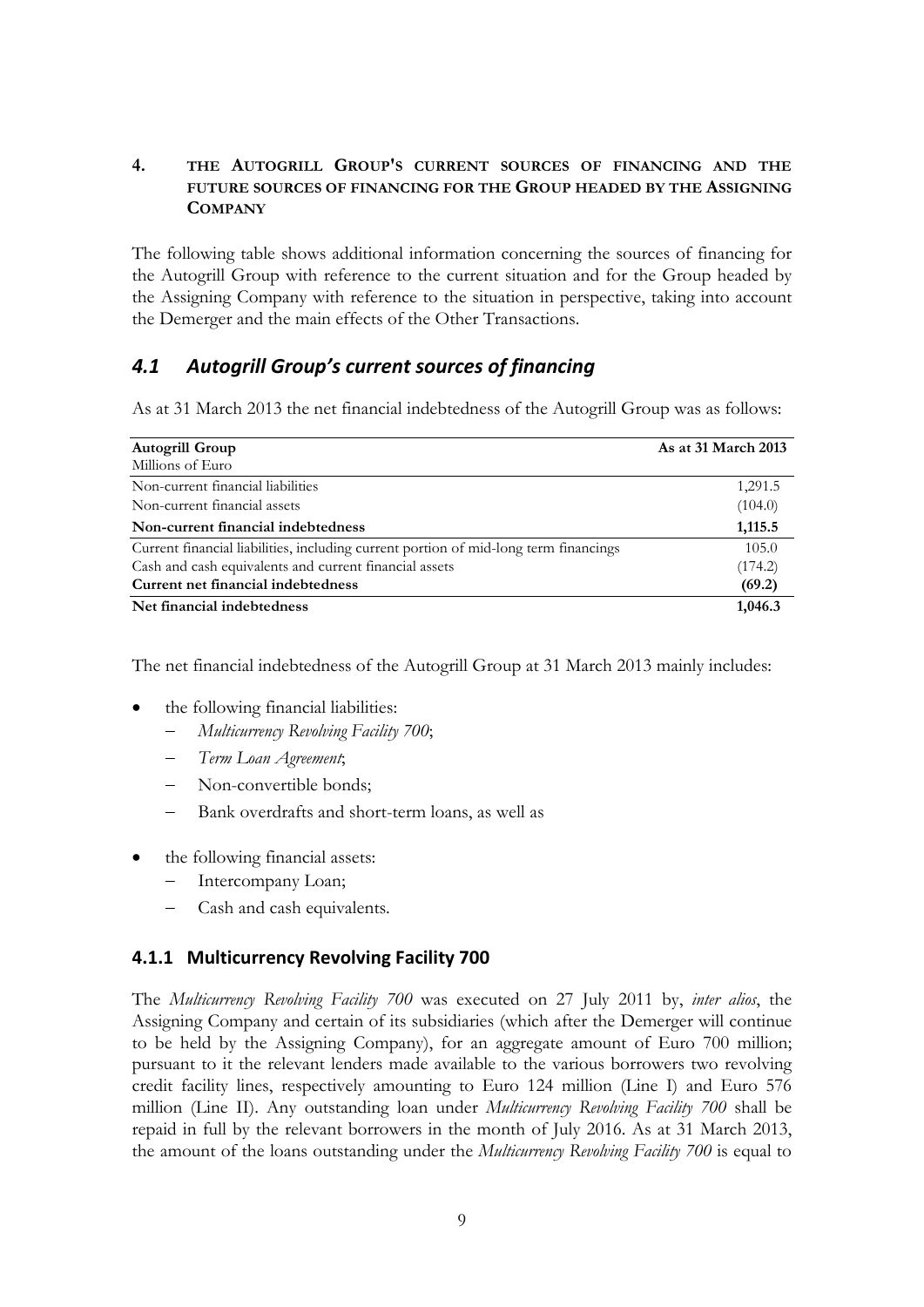Euro 613 million.

The *Multicurrency Revolving Facility 700* provides for certain undertakings to be complied with by, *inter alios*, the borrowers. In particular, the group of the Assigning Company shall comply with the following financial covenants on a consolidated basis: a Leverage Ratio (Net Debt/EBITDA) not higher than 3.5 times and an Interest Cover Ratio (EBITDA/Net Financial Charges) not lower than 4.5 times. The financial testing is carried out on a semi-annual basis, with reference to the level of the abovementioned ratios at 30 June and at 31 December of each year. At 31 March 2013, the financial covenants above were complied with by the group.

Please note that the *Multicurrency Revolving Facility 700* also provides for, *inter alia*, a mechanism pursuant to which the Assigning Company may request to elevate the Leverage Ratio, at the occurrence of certain conditions, in order to take into consideration the effect of an acquisition of third entities.

The agreement also provides for certain restrictions to be applied to the "F&B Material Companies" (as defined in the *Multicurrency Revolving Facility 700*) and related to, *inter alia*, sale of assets, perfection of extraordinary transactions, distribution of dividends and acquisitions.

The interest rates to be applied to this loan are calculated equal to Euribor or Libor, depending on the currency used, plus a fixed margin that may vary depending on the Leverage Ratio described above.

## **4.1.2 Term Loan Agreement**

The Term Loan Agreement is a loan granted by Mediobanca - Banca di Credito Finanziario S.p.A. during the month of June 2005 and expiring during the month of June 2015. Any outstanding amount made available under Term Loan Agreement shall be repaid in full in the month of June 2015. As at 31 March 2013, the outstanding amount under the Term Loan Agreement is equal to Euro 200 million.

The Term Loan Agreement provides for certain undertakings to be complied with by, *inter alios*, the borrowers. In particular, the group of the Assigning Company shall comply with the following financial covenants on a consolidated basis: a Leverage Ratio (Net Debt/EBITDA) not higher than 3.5 times and an Interest Cover Ratio (EBITDA /Net Financial Charges) not lower than 4.5 times. For the calculation of these economicfinancial parameters the contract makes reference to the Group's consolidated figures. The financial testing is carried out on a quarterly basis, with reference to the level of the abovementioned ratios. At 31 March 2013 both ratios were satisfied.

Please note that the Term Loan Agreement also provides for, *inter alia*, a mechanism pursuant to which the Assigning Company may request to elevate the Leverage Ratio, at the occurrence of certain conditions, in order to take into consideration the effect of an acquisition of third entities.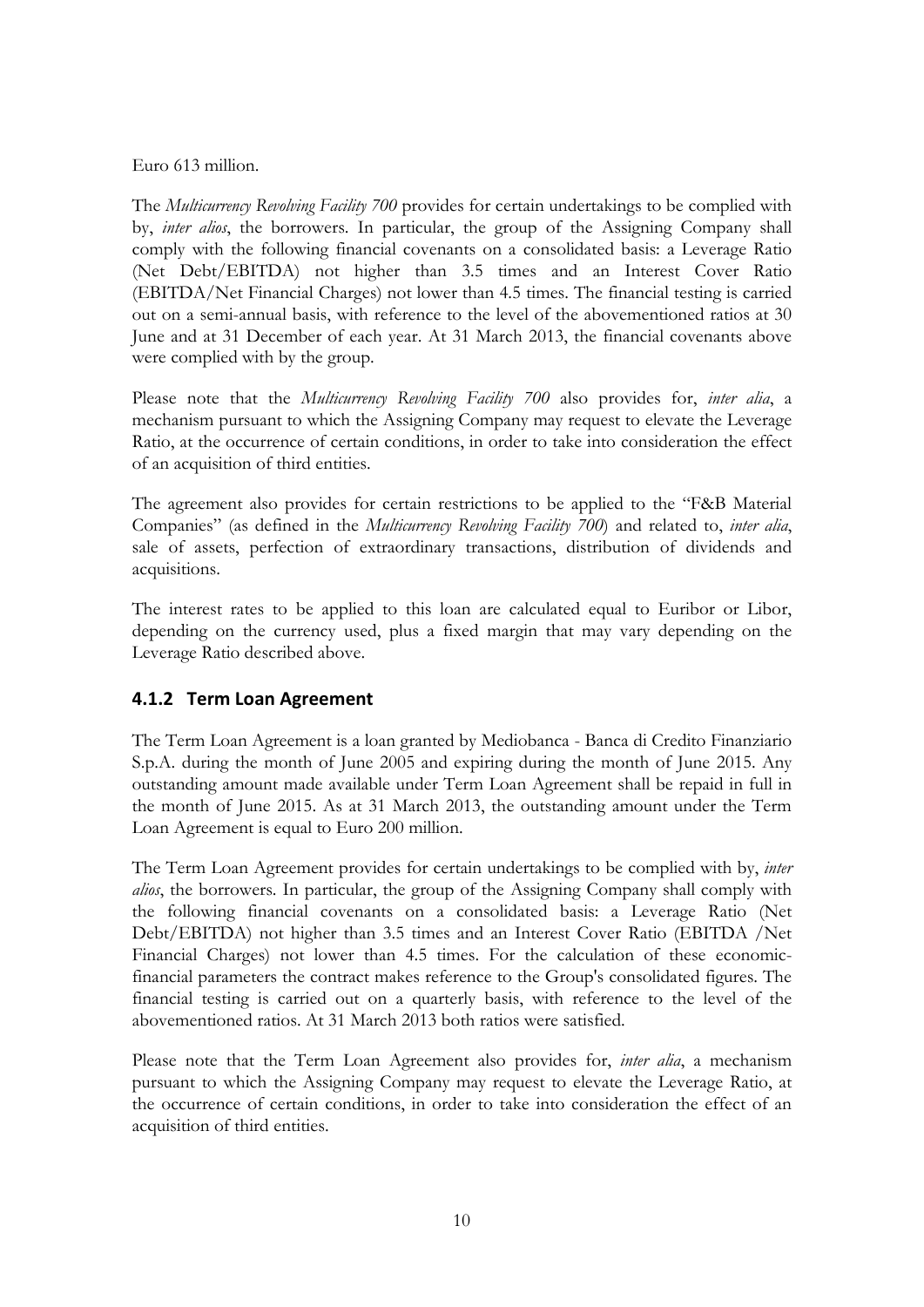The interest rates to be applied to this loan are calculated equal to Euribor plus a fixed margin that may vary depending on the Leverage Ratio described above.

## **4.1.3 Non-convertible bonds**

The non-convertible bonds consist of unlisted bonds (i.e. the "Private Placement") issued by the American subsidiary HMS and placed with institutional investors.

The following are the main features of these bonds:

- USD 150 million issued in the month of May 2007 at a fixed rate of 5.73% per annum with semi-annual coupons and expiring in May 2017;
- USD 150 million issued in January 2013 at a fixed rate of 5.12% per annum with semiannual coupons and expiring in January 2023;
- USD 25 million issued in March 2013 at a fixed rate of 4.75% per annum with semiannual coupons and expiring in September 2020;
- USD 40 million issued in March 2013 at a fixed rate of 4.97% per annum with semiannual coupons and expiring in September 2021;
- USD 80 million issued in March 2013 at a fixed rate of 5.40% per annum with semiannual coupons and expiring in September 2024; and
- USD 55 million issued in March 2013 at a fixed rate of 5.45% per annum with semiannual coupons and expiring in September 2025.

The bonds issued in May 2007 and January 2013 were originally secured by Autogrill. This guarantee was cancelled on 22 April 2013 following the agreements with the subscribers.

The regulations of these bonds provide for the maintenance of the following economicfinancial ratios within predetermined values: a Leverage Ratio (Gross Debt/EBITDA) not higher than 3.5 times and an Interest Cover Ratio (EBITDA/Net Financial Charges) not lower than 4.5 times. These ratios, calculated solely for the companies headed by HMS, shall be calculated every six months at 30 June and at 31 December of each year. At 31 March 2013 the aforesaid ratios were compatible with the limitations described above.

## **4.1.4 Bank overdrafts and short-term bank loans**

At 31 March 2013 the bank overdrafts amounted to Euro 25 million and short-term bank loans amounted to Euro 60 million.

## **4.1.5 Intercompany Loan**

The Intercompany Loan is a revolving credit line granted by Autogrill to WDFG SAU on August 2011 and expiring in 2016, for a maximum amount of EUR 200 million. The outstanding amount under the Intercompany Loan, at 31 March 2013, is equal to Euro 99 million.

The interest rate applied on such loan is equal to Euribor or Libor, depending on the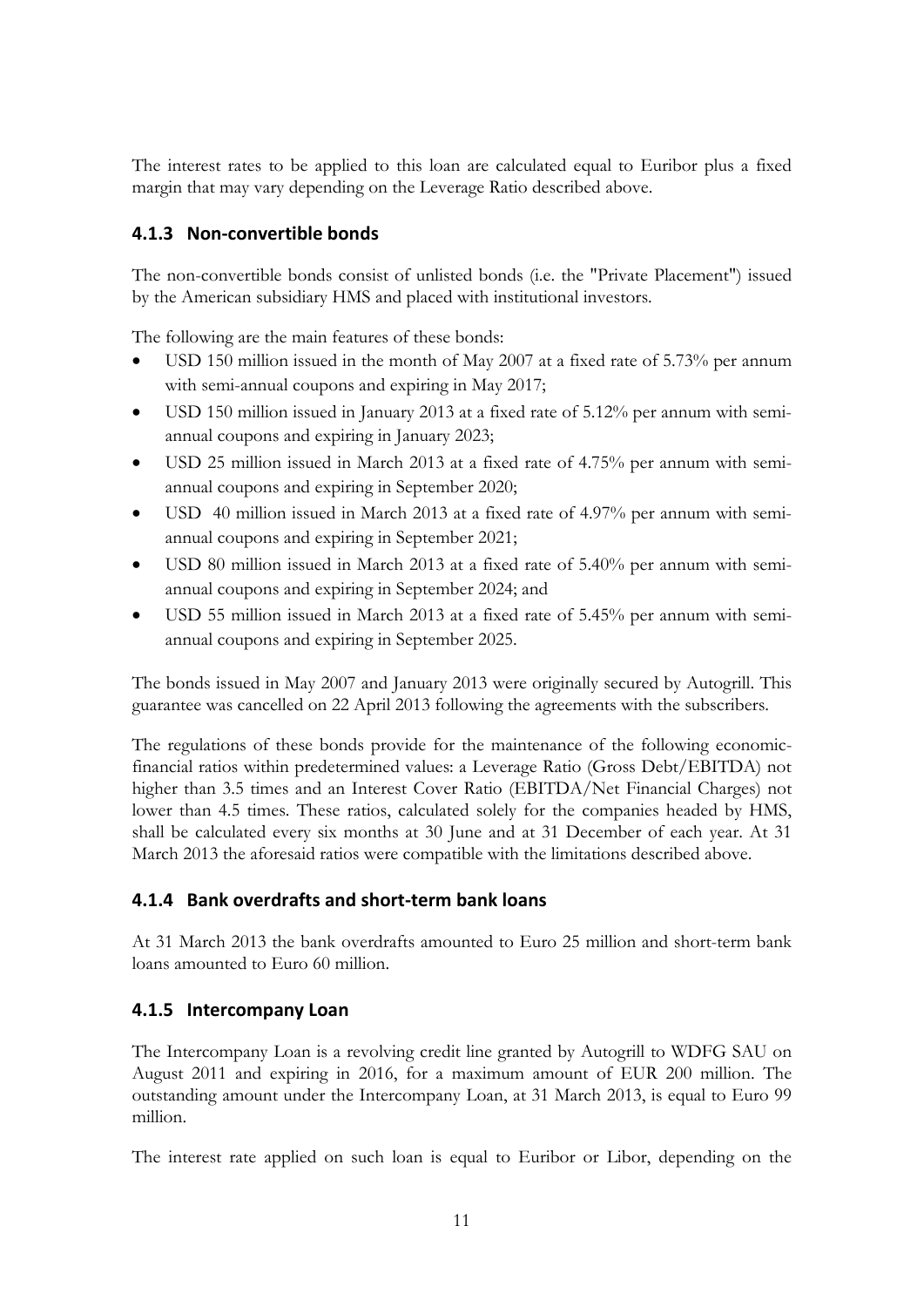currency used, plus a fixed margin which may vary depending on the Leverage Ratio (Net Debt/EBITDA). For the calculation of such ratio, the agreement makes reference only to the information of the WDFG Group available with reference to the financial statements issued as at 30 June and 31 December of each year.

# <span id="page-12-1"></span><span id="page-12-0"></span>*4.2 Future sources of financing for the Group headed by the Assigning Company*

From a strategic standpoint, the complete financial independence of the two sectors, *Food & Beverage* and *Travel Retail & Duty Free,* is a priority, given the different profile of business and the cash flow of the two different sectors. In this context and in relation to the execution of the Demerger and the need to eliminate any risk of cross-default, it has been decided to re-examine the entire composition of the Autogrill Group's financial indebtedness and to identify the actions needed to be taken in order to adjust its size and profile to the financial structure emerging as a result of the Demerger.

In this context, all necessary steps has been taken in order to not to cause a breach of covenants, at least until full completion of the Demerger, under the main loan agreements existing *vis-à-vis* the Assigning Company, amending some terms and conditions and thus requiring, to the extent necessary or appropriate, any relevant consent and waiver with respect to the implementation of the Demerger. As a matter of fact, the Demerger may cause the enforceability of certain contractual remedies under the *Multicurrency Revolving Facility 700* and *Term Loan Agreement* which, consequently, would entail an obligation of the relevant borrowers to immediately and early repay all outstanding amounts.

In relation to the above, and as highlighted in the Report, Autogrill is negotiating with the banks (with reference to both the *Multicurrency Revolving Facility 700* and the *Term Loan Agreement*) in order to obtain, to the extent needed, all relevant consents by the relevant lenders to perfect the Demerger and the waiver to their rights under such loan agreements. Such waivers mainly concern the requirements of certain clauses, which limit the possibility of the group to carry out disposals and extraordinary transactions (such as the Demerger), as well as the provisions relating to the calculation of the financial covenants, in consideration of the different accounting treatment of the WDFG Group's data following the proposed Demerger in Autogrill's half-year report as at 30 June 2013.

In addition, certain initiatives have been taken that have led or will lead, in the course of 2013, to changes in the composition and amounts of the long-term loans available for the Group headed by the Assigning Company, and in particular:

during the first quarter of 2013, HMS executed a medium to long-term loan agreement called *Credit Agreement* for a total amount of USD 300 million expiring in March 2016. The agreement provides for certain undertakings to be complied with by the borrower. In particular, the group headed by HMS shall comply with the following financial covenants on a consolidated basis: a Leverage Ratio (Gross Debt/EBITDA) not higher than 3.5 times and an Interest Cover Ratio (EBITDA/Net Financial Charges) not lower than 4.5 times. The financial testing is carried out on a semi-annual basis, with reference to the level of the abovementioned ratios at 30 June and 31 December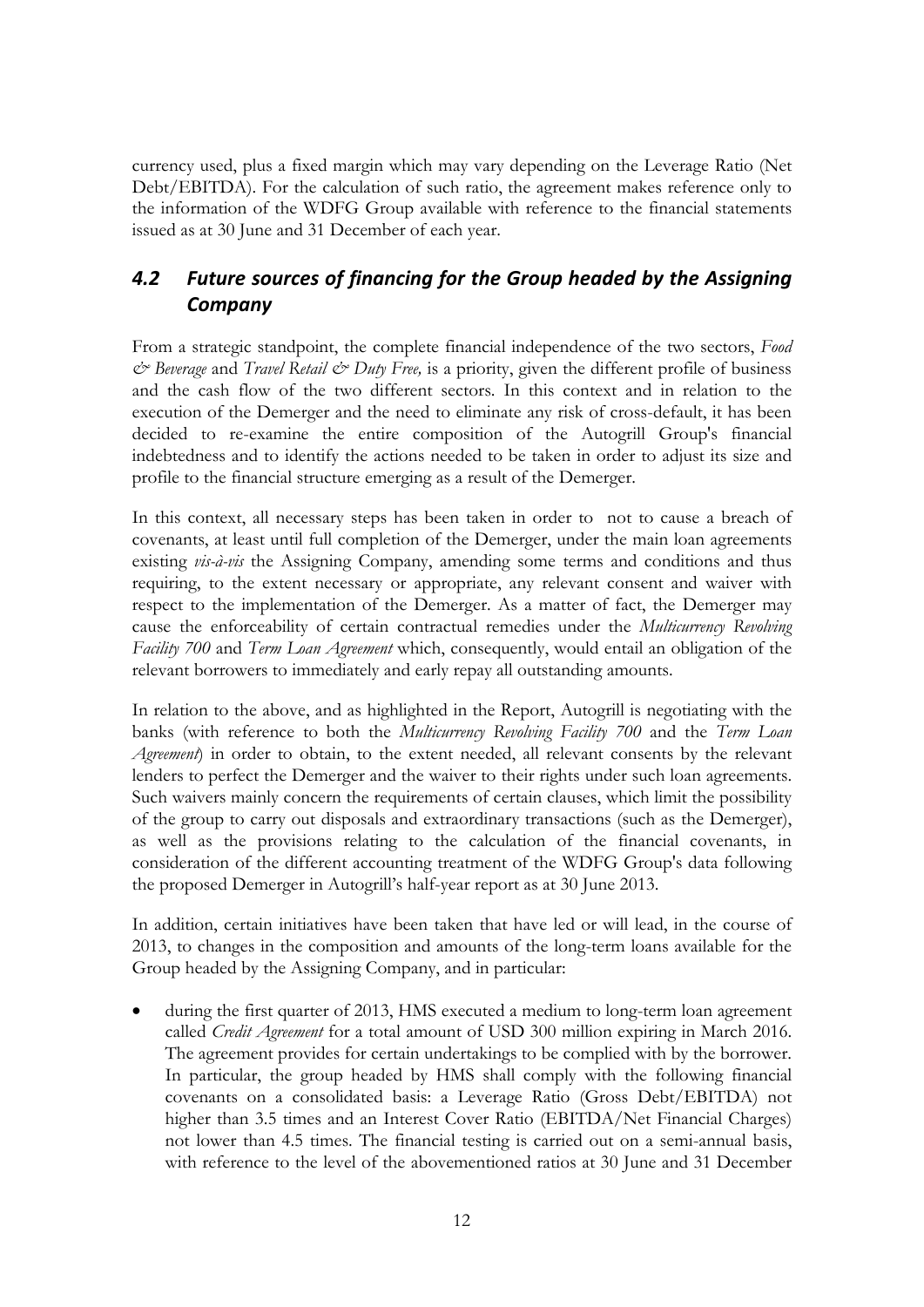of each year. The interest rates applied to this credit line are equal to U.S. LIBOR plus a fixed margin which may vary on the basis of the value of the Leverage Ratio. As at 30 April 2013, the outstanding amounts under the *Credit Agreement* are equal to USD 216 million, an amount used to finance the activities of the group headed by HMS and to repay the *Multicurrency Revolving Facility 700* drawn down by the said group;

- the Term Loan Agreement will be early repaid during 2013, as agreed between the parties on 2 May 2013; and
- the total available amount of *Multicurrency Revolving Facility 700* (which at 31 March 2013 was drawn down for an amount of Euro 613 million) will be reduced in 2013 from Euro 700 million to Euro 500 million.

As a result of the above actions, the Group headed by the Assigning Company will have the following financing sources:

- *Multicurrency Revolving Facility* for Euro 500 million;
- *Credit Agreement* for USD 300 million; and
- Non-convertible bonds for a total of USD 500 million.

Please note that the competent offices of Autogrill have not yet made any decisions, nor consequently undertaken any commitment regarding the refinancing of outstanding indebtedness attributable to the Autogrill Group, except for the commitment to repay the *Term Loan Agreement* described in the previous paragraph. It cannot however be excluded that, after completing the Demerger and within the next eighteen months, in the light of the financial market conditions, opportunities shall arise to refinance part of the debt pertaining to the Group headed by the Assigning Company and to extend the average duration.

#### <span id="page-13-1"></span><span id="page-13-0"></span>**5. PROSPECTS, CASH FLOWS AND FUTURE INVESTMENTS OF THE GROUP HEADED BY THE ASSIGNING COMPANY**

The interim report at 31 March 2013 shows the following economic-financial data regarding the *Food & Beverage* (and *Corporate*) sector for the Autogrill Group:

Income Statement:

|                                                 | First   | Percentage | First   | Percentage | Change     | at constant |
|-------------------------------------------------|---------|------------|---------|------------|------------|-------------|
|                                                 | Ouarter | of revenue | Ouarter | of revenue | 2012       | exchange    |
|                                                 | 2013    |            | 2012    |            |            | rates       |
| $m \in$                                         |         |            |         |            |            |             |
| Revenue                                         | 841.9   | $100.0\%$  | 852.7   | $100.0\%$  | $(1.3\%)$  | $(0.8\%)$   |
| Other operating income                          | 23.0    | $2.7\%$    | 25.8    | $3.0\%$    | $(10.7\%)$ | $(10.7\%)$  |
| Total revenue and other operating income        | 864.9   | 102.7%     | 878.5   | 103.0%     | $(1.5\%)$  | $(1.1\%)$   |
| Raw materials, supplies and goods               | (284.1) | 33.8%      | (291.9) | $34.2\%$   | $(2.7\%)$  | $(2.3\%)$   |
| Personnel expense                               | (301.1) | 35.8%      | (300.6) | 35.3%      | $0.2\%$    | $0.6\%$     |
| Leases, rentals, concessions and royalties      | (144.2) | $17.1\%$   | (140.8) | $16.5\%$   | $2.4\%$    | 2.8%        |
| Other operating costs                           | (107.3) | 12.8%      | (108.8) | 12.8%      | $(1.4\%)$  | $(1.0\%)$   |
| <b>EBITDA</b> before Corporate costs            | 28.1    | 3.3%       | 36.4    | 4.3%       | (22.7%)    | $(22.2\%)$  |
| Corporate costs                                 | (6.5)   | $0.8\%$    | (7.2)   | $0.8\%$    | $(9.3\%)$  | $(9.3\%)$   |
| <b>EBITDA</b>                                   | 21.6    | 2.6%       | 29.2    | 3.4%       | $(26.0\%)$ | $(25.4\%)$  |
| Depreciation, amortization<br>impairment<br>and | (48.9)  | 5.8%       | (44.5)  | $5.2\%$    | $10.0\%$   | $10.5\%$    |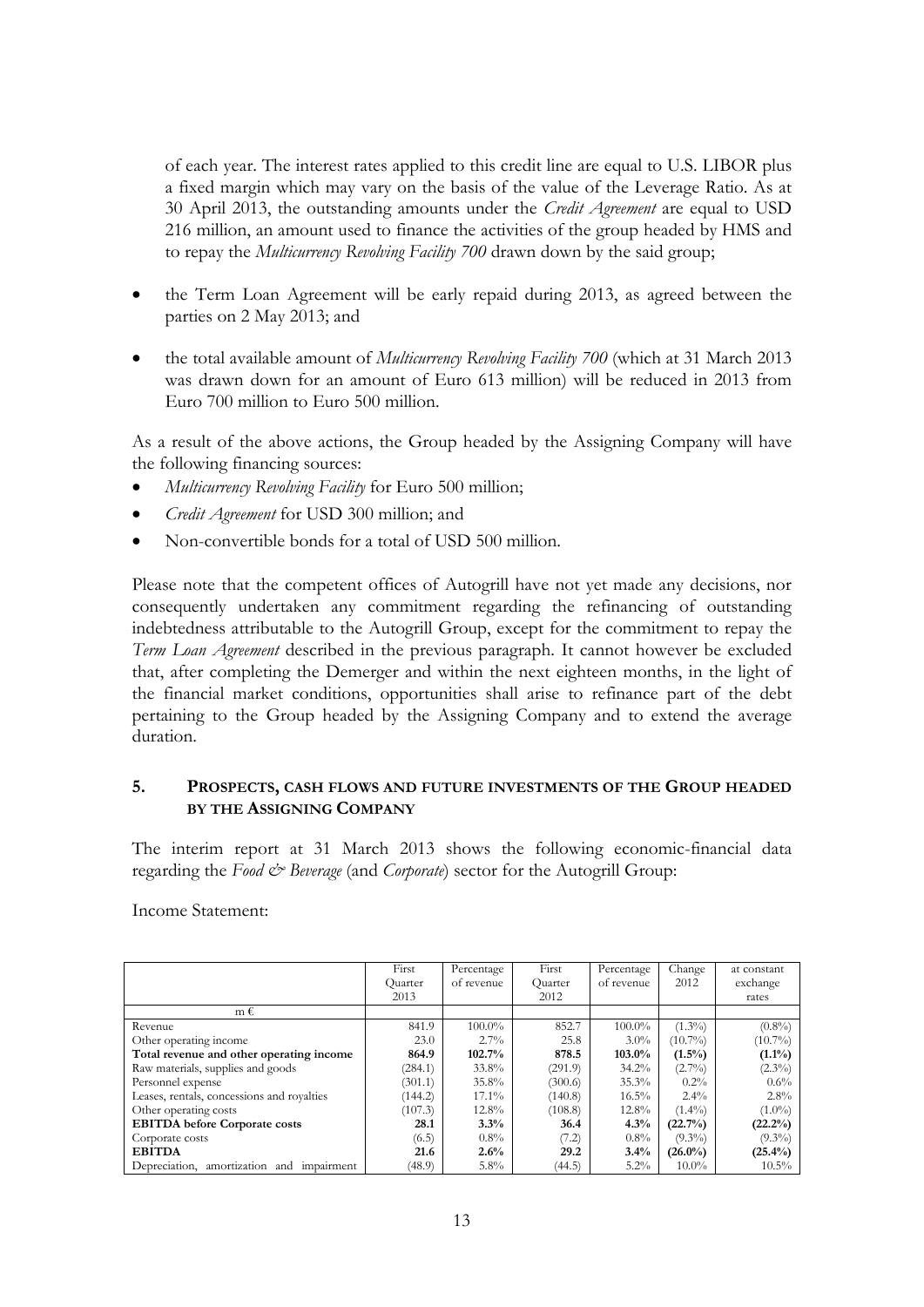| losses                                |        |         |        |         |            |            |
|---------------------------------------|--------|---------|--------|---------|------------|------------|
| <b>Operating income (EBIT)</b>        | (27.3) | 3.2%    | (15.3) | 1.8%    | $(78.9\%)$ | $(78.4\%)$ |
| Financial income (expense)            | (12.4) | $1.5\%$ | (11.2) | $1.3\%$ | $10.3\%$   | $10.6\%$   |
| Impairment losses on financial assets | (0.5)  | $0.1\%$ | (0.4)  | $0.0\%$ | $9.0\%$    | $9.8\%$    |
| Pre-tax profit / $(\text{loss})$      | (40.1) | 4.8%    | (26.9) | 3.2%    | $(49.2\%)$ | $(49.1\%)$ |
| Income tax                            | 2.0    | $0.2\%$ | 3.4    | $0.4\%$ | $(41.9\%)$ | $(42.1\%)$ |
| Profit attributable to:               | (38.2) | $4.5\%$ | (23.5) | 2.8%    | $(62.3\%)$ | $(62.3\%)$ |
| - owners of the parent                | (40.1) | $4.8\%$ | (24.9) | 2.9%    | $(61.2\%)$ | $(61.2\%)$ |
| - non-controlling interests           | 2.0    | $0.2\%$ | 1.4    | $0.2\%$ | $42.5\%$   | $43.4\%$   |

### Net Invested Capital:

| $(m \epsilon)$                                         | 03/31/2013             | 12/31/2012             | Change         |  |
|--------------------------------------------------------|------------------------|------------------------|----------------|--|
| Goodwill<br>Other intangible assets                    | 800.7<br>54.9<br>866.9 | 789.1<br>55.9<br>870.7 | 11.6<br>(1.0)  |  |
| Property, plant and equipment<br>Financial assets      | 13.4                   | 14.5                   | (3.9)<br>(1.1) |  |
| Non-current assets                                     | 1,735.9                | 1,730.2                | 5.7            |  |
| Net working capital                                    | (347.5)                | (411.8)                | 64.2           |  |
| Other non-current non-financial assets and liabilities | (159.7)                | (169.4)                | 9.7            |  |
| Net invested capital<br>Net financial indebtedness     | 1,228.6<br>1,046.3     | 1,149.0<br>933.2       | 79.6<br>113.1  |  |

#### Net Cash generation:

|                                         | First quarter | First quarter |  |
|-----------------------------------------|---------------|---------------|--|
| $(m \epsilon)$                          | 2013          | 2012          |  |
| <b>EBITDA</b>                           | 21.6          | 29.2          |  |
| Change in net working capital           | (61.8)        | (36.4)        |  |
| Other items                             | (0.5)         | (0.0)         |  |
| Cash flow from operating activities     | (40.6)        | (7.2)         |  |
| Taxes (paid) refunded                   | 11.3          | (2.9)         |  |
| Net interest paid                       | (12.1)        | (10.7)        |  |
| Net cash flow from operating activities | (41.5)        | (20.8)        |  |
| Net CAPEX                               | (58.5)        | (56.4)        |  |
| Free operating cash flow                | (100.0)       | (77.2)        |  |

As in the previous financial year, the activities of the *Food & Beverage* sector reflect the trend of the two opposed main business channels, with airports showing good performance, especially in North America, and European motorways in difficulty, particularly in Italy.

The EBITDA for the Food & Beverage sector (before considering the costs of the central structure of Autogrill, so-called "*Corporate costs* ") amounted to Euro 28.1 million, with a decrease of 22.2% compared to Euro 36.4 million the first quarter of 2012 (-22.7% at current exchange rates), due to the sharp contraction in sales recorded in Italy. The incidence of margin on net revenues decreased from 4.3% to 3.3%.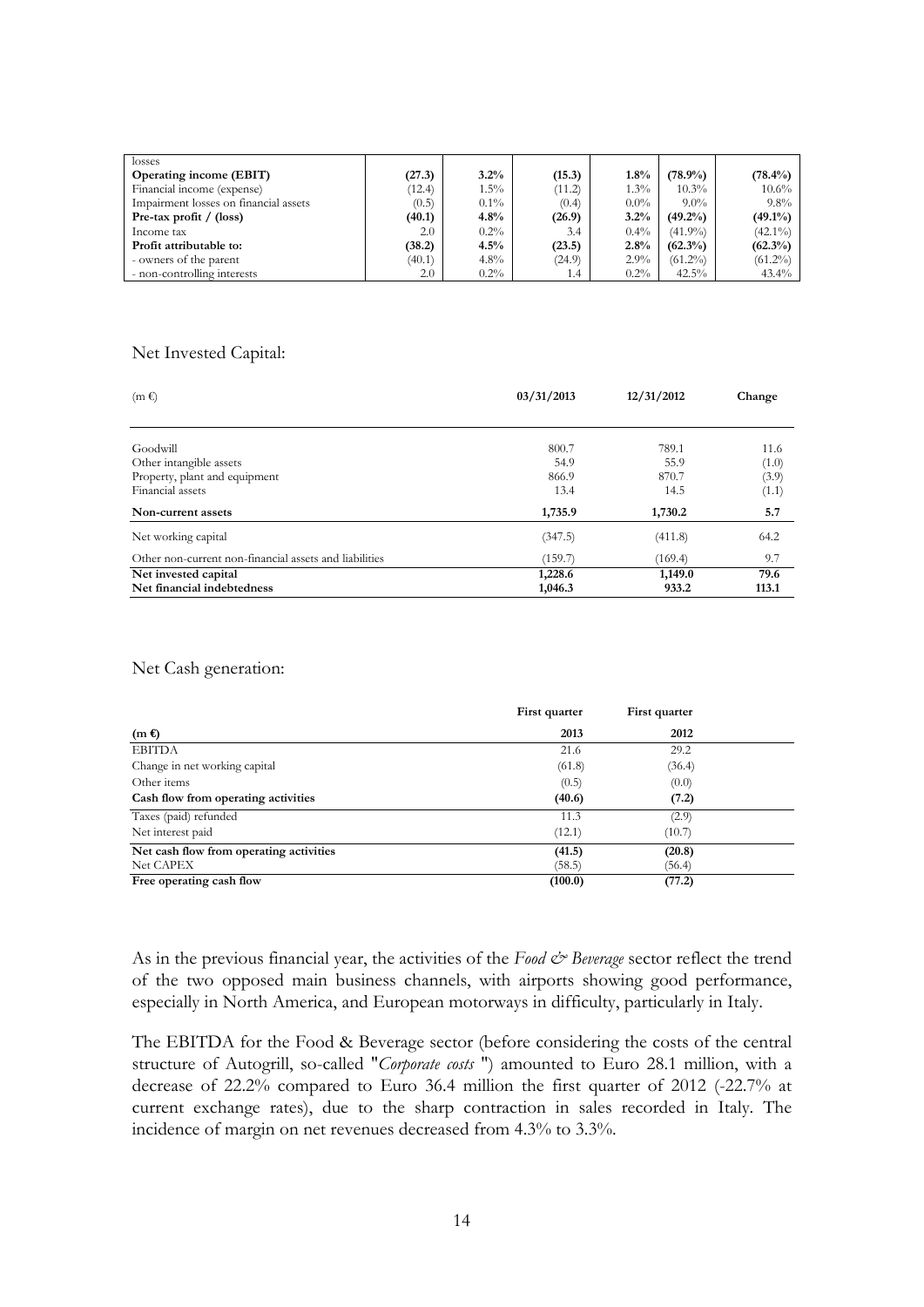During the above period there was a use of cash amounting to Euro 100 million, compared to Euro 77.2 million in the first quarter of 2012, due to lower operating cash flow generation. The increased use of cash for working capital is primarily related to the decline in sales in Italy. The change in deferred tax for the period includes the reimbursement of the fees paid in the previous year in the United States as a result of changes in tax laws introduced earlier this year.

The Demerger reflects the belief that the creation of two distinct groups (one belonging to the Assigning Company, active only in the *Food & Beverage* sector and the other headed by the Beneficiary Company, active only in the *Travel Retail & Duty Free* sector), autonomous and independent, would allow each of them to better pursue their strategies and improve their performance results by leveraging their respective strengths.

As already pointed out in the Report, the Transaction requires that prior to the effectiveness of the Demerger, the WDFG Group (in this case, WDFG SAU) distributes dividends amounting to Euro 220 million to the Assigning Company and the WDFG Group will acquire the U.S. Retail Branch from the Autogrill Group for approximately Euro 92 million. The effects of these operations will be reflected positively in the consolidated net financial position and result in a decrease of consolidated net capital invested in the Group headed by the Assigning Company. In contrast, the consolidated financial results of the Assigning Company will not include the results of the U.S. Retail Branch.

Given the seasonal nature of the sector of reference, the current year has yet to deliver the trends that will determine the results of the year. Specifically, the estimate for the *Food & Beverage* sector sales is in line with those for the year 2012: in particular, it is believed that the weakness of the results in Italy will be limited thanks to a good performance of the industry in North America.

Compared with the year 2012, a reduction in the level of investments in the *Food & Beverage* sector is expected, both as a result of fewer concessions due to expire as compared to the previous three years, as well as consistently with the current strategy adopted for the sector, aimed at directing its development mainly towards airports and railway stations, channels that typically require a lower level of investment in comparison to the motorway channel. In this context, as part of its strategy to expand its presence in airports and in emerging markets, last April the Autogrill Group signed an agreement for the management of the restaurant business in 80 stores in the airports in Vietnam.

It is expected that operating cash flows for 2013 will be significantly affected by certain events, also including those which are non-recurring, which will absorb cash flows, such as: (i) the successful delivery of the 2010-2012 three-year incentive plan for management (*Long Term Incentive Plan*), (ii) the increase in VAT receivable related to the decrease in sales in Italy, not yet recovered from a financial point of view, (iii) the payment of additional contributions to the employees' pension funds in Switzerland, and (iv) the concentration in the first quarter of 2013 of payments to suppliers for investments due the high level of investment made at the end of 2012.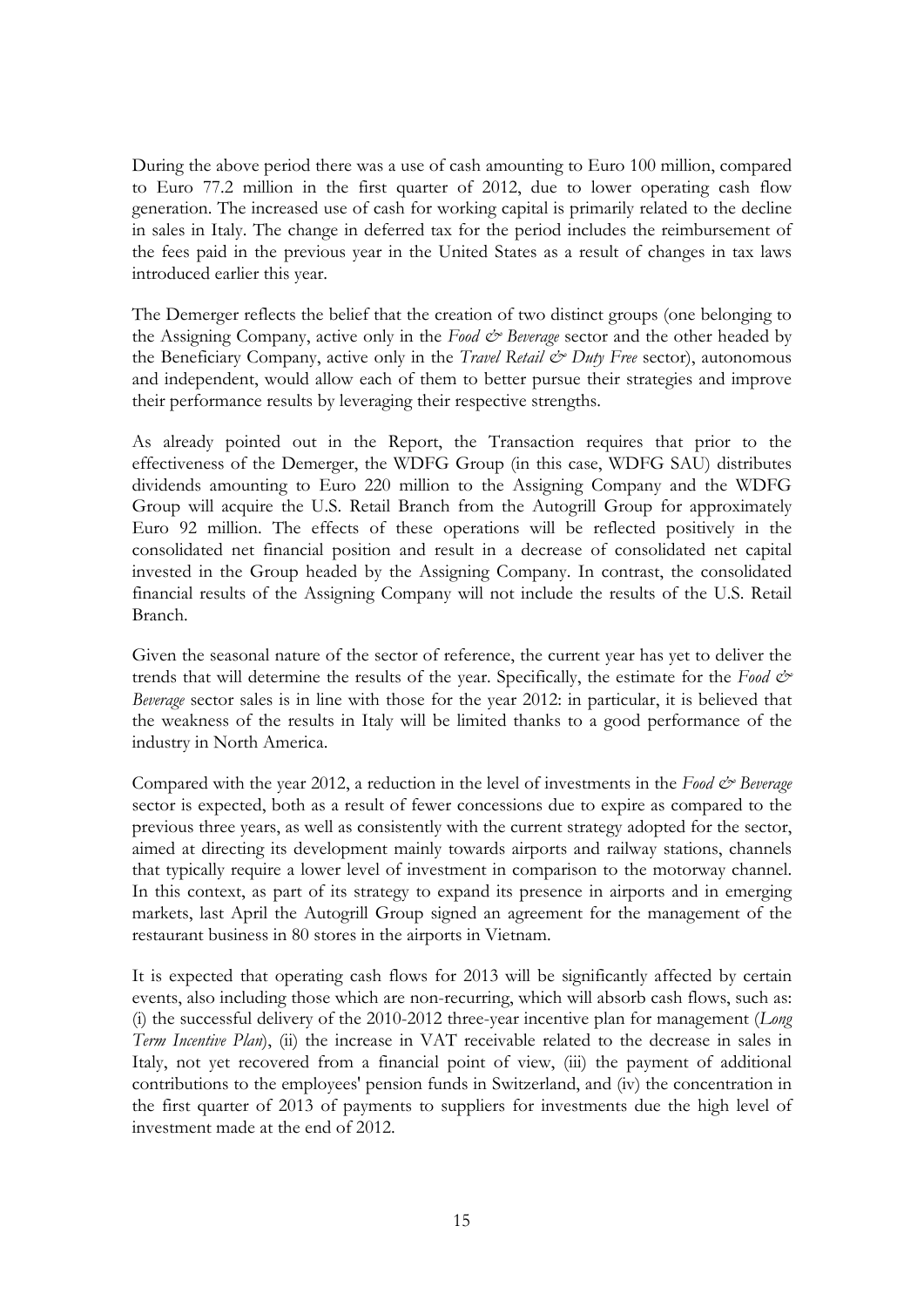Based on the definition of working capital - as the means by which the group gets the cash resources necessary to meet maturing obligations - contained in the "Recommendations for the consistent implementation of the European Commission's Regulation on Prospectuses" of ESMA, it is believed that the Group headed by the Assigning Company, on the effective date of the Demerger, will have sufficient resources to meet its short-term financing needs and expiring commitments. In particular, in this regard, the following were taken into consideration: (i) cash generated from operating activities, (ii) cash used for capital expenditures, (iii) receipt of a dividend of Euro 220 million paid by WDFG SAU; (iv) receipt of money from the sale of U.S. Retail Branch which, net of taxes, will be approximately Euro 77 million, and (v) repayment of the Intercompany Loan, which at 31 March 2013 amounted to Euro 99 million.

### <span id="page-16-0"></span>**6. WDFG GROUP'S CURRENT SOURCES OF FINANCING AND FUTURE SOURCES OF FINANCING FOR THE GROUP HEADED BY THE BENEFICIARY COMPANY**

The following table shows additional information about the sources of funding of the WDFG Group with reference to the current situation and of the Group headed by the Beneficiary Company with reference to the situation in perspective, taking into account the Demerger and main effects of the Other Transactions.

# <span id="page-16-1"></span>*6.1 WDFG Group's current sources of financing*

As at 31 March 2013 the net financial position of the WDFG Group was as follows:

| <b>WDFG Group</b>                                                                 | As at 31 March 2013 |
|-----------------------------------------------------------------------------------|---------------------|
| Millions of Euro                                                                  |                     |
| Non-current financial liabilities                                                 | 777.8               |
| Non-current financial assets                                                      | ۰                   |
| Net financial indebtedness                                                        | 777.8               |
| Current financial liabilities, including current portion of mid-long term funding | 75.3                |
| Cash and cash equivalents and current financial assets                            | (34.6)              |
| Current net financial indebtedness                                                | (40.7)              |
| Net financial indebtedness                                                        | 818.5               |

The net financial position as set out above includes borrowings totaling Euro 853 million, and mainly includes the following loans:

- *Multicurrency Revolving Facility 650*;
- *Bilateral Revolving Credit Facility*;
- Intercompany Loan.

## **6.1.1 Multicurrency Revolving Facility 650**

The *Multicurrency Revolving Facility 650* was executed on 27 July 2011 by the WDFG Group for an aggregate amount of Euro 650 million; pursuant to it the relevant lenders made available to the various borrowers two revolving credit facilities, respectively for an amount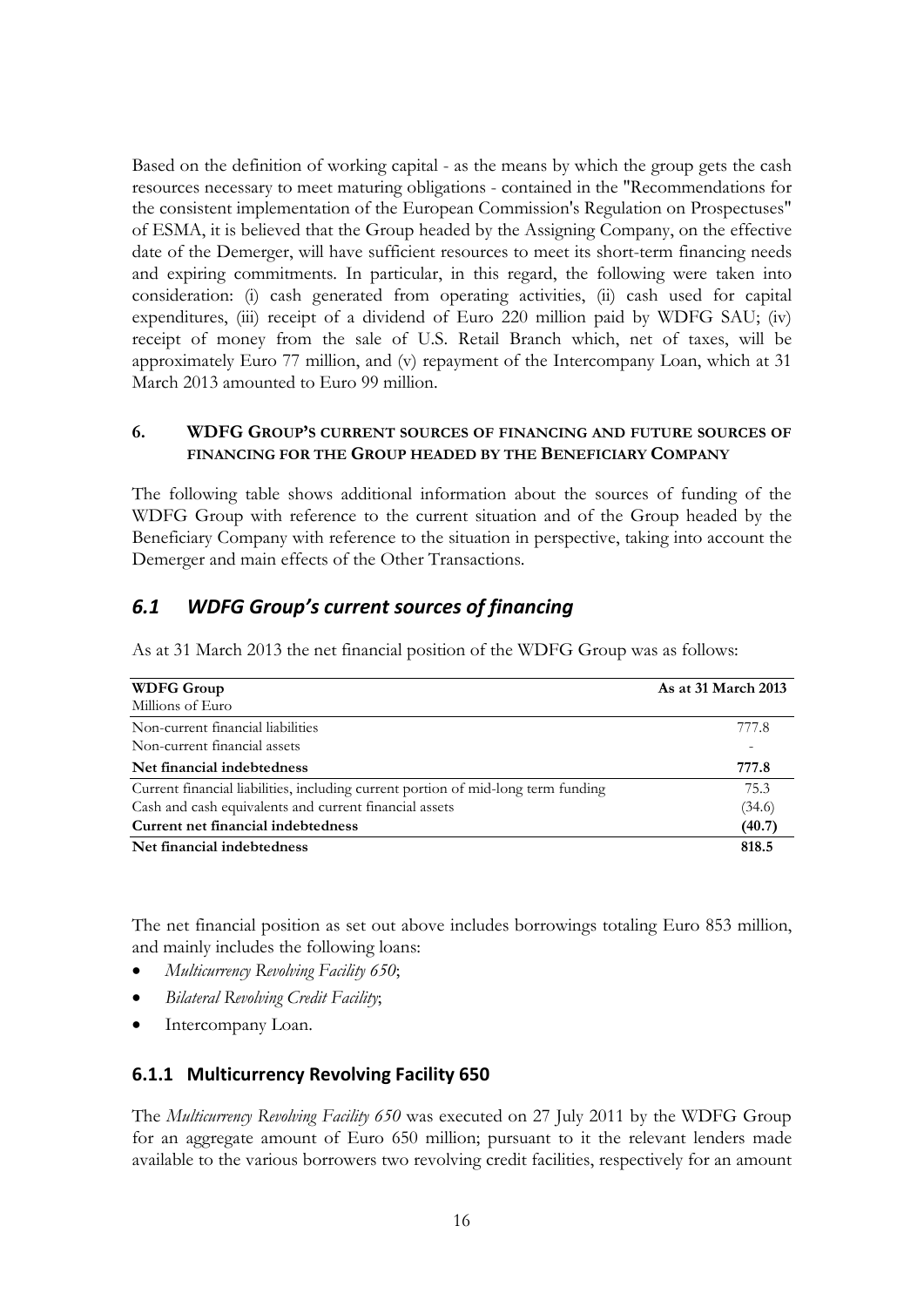of Euro 400 million (Line I) and Euro 250 million (line II), both with final maturity in July 2016. The repayment of any loans outstanding under the Line I of the *Multicurrency Revolving Facility 650* shall be made by means of three installments, each of Euro 66.7 million, falling at the end of, respectively, 24, 36 and 48 months after the signing date of the agreement. Any outstanding loan under the *Multicurrency Revolving Facility 650* shall be repaid in full during the month of July 2016. The repayment of any loans outstanding under the Line II of the *Multicurrency Revolving Facility 650* shall be made in full during the month of July 2016. At 31 March 2013, the *Multicurrency Revolving Facility 650* was fully utilized.

The *Multicurrency Revolving Facility 650* provides for certain undertakings to be complied with by the borrower. In particular, the WDFG Group shall comply with the following financial covenants on a consolidated basis: a Leverage Ratio (Net Debt/EBITDA) not higher than 3.5 times and an Interest Cover Ratio (EBITDA/Net Financial Charges) not lower than 4.5 times. The financial testing of such financial covenants is carried out on a semi-annual basis, with reference to the level of the abovementioned ratios on 30 June and 31 December of each year. At 31 March 2013 the abovementioned financial covenants were complied with by the WDFG Group.

Please note that the *Multicurrency Revolving Facility 650* also provides for, *inter alia*, a mechanism pursuant to which WDFG SAU may request to elevate the Leverage Ratio, at the occurrence of certain conditions, in order to take into consideration the effect of an acquisition of third entities..

The agreement also provides for certain restrictions to be applied to the "Material Companies" (as defined in the *Multicurrency Revolving Facility 650*) and related to, *inter alia*, sale of assets, perfection of extraordinary transactions, distribution of dividends and acquisitions .

The interest rates to be applied to this loan are calculated equal to Euribor or Libor, depending on the currency used, plus a fixed margin that may vary depending on the Leverage Ratio described above.

## **6.1.2 Bilateral Revolving Credit Facility**

During the first quarter of 2013, the WDFG Group entered into a medium-term loan agreement with the bank BBVA, called *Bilateral Revolving Credit Facility*, for an aggregate amount of Euro 100 million, fully drawn down on 31 March 2013 and to be repaid in full during the month of August 2014.

The loan agreement provides for certain undertakings to be complied with by the borrower. In particular, the WDFG Group shall comply with the following financial covenants on a consolidated basis: a Leverage Ratio (Net Debt/EBITDA) not higher than 3.5 times and an Interest Cover Ratio (EBITDA/Net Financial Charges) not lower than 4.5 times. The financial testing of such financial covenants is carried out on a semi-annual basis, with reference to the level of the abovementioned ratios on 30 June and 31 December of each year. At 31 March 2013, the abovementioned financial covenants were complied with by the WDFG Group.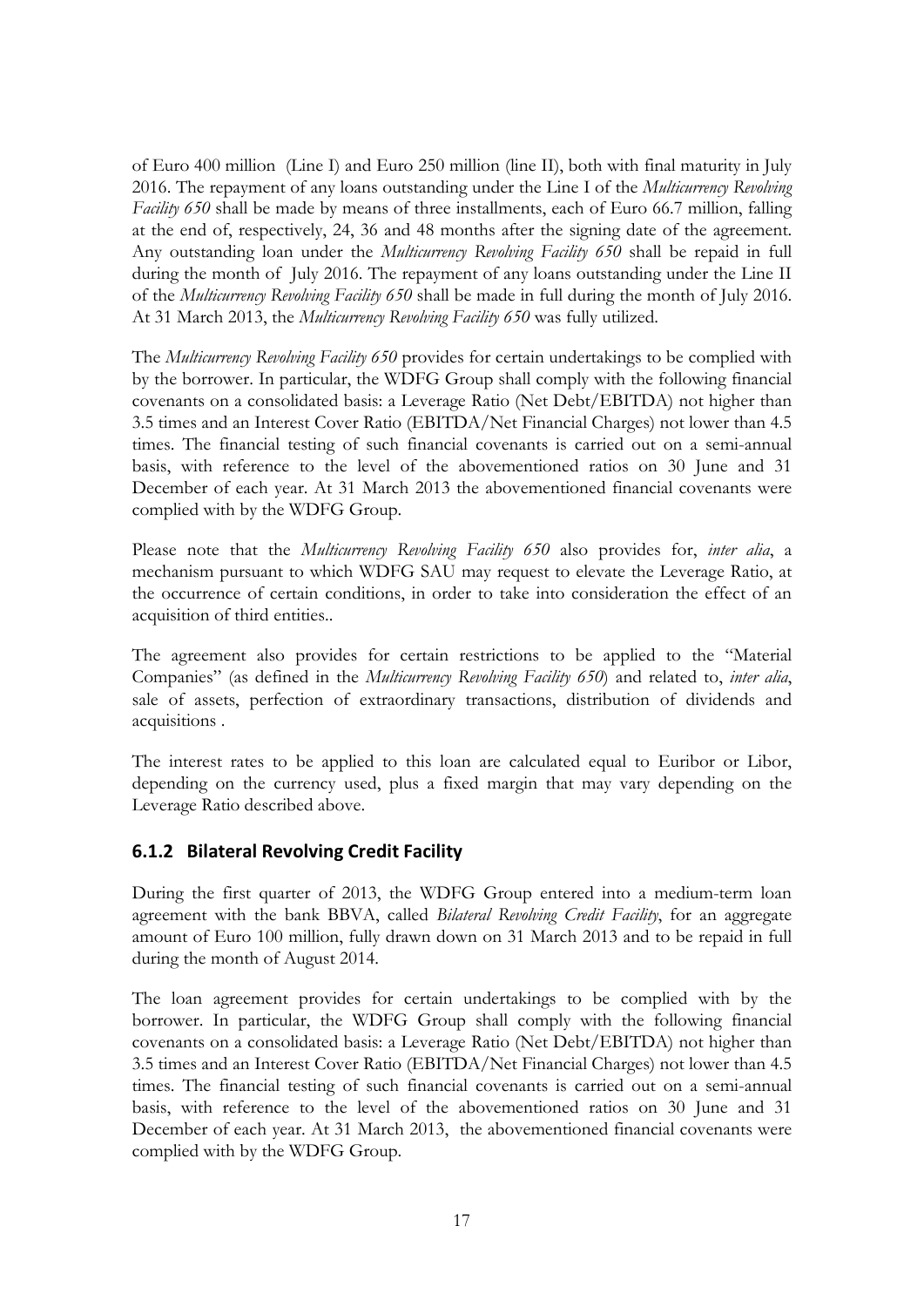The interest rates to be applied to this loan are calculated equal to Euribor plus a fixed margin that may vary depending on the Leverage Ratio described above.

# **6.1.3 Intercompany Loan**

The Intercompany Loan is a revolving credit made available by Autogrill to WDFG SAU during the month of August 2011 and expiring on 2016, for a maximum amount of Euro 200 million. At 31 March 2013, the outstanding amount under the Intercompany Loan was equal to Euro 99 million.

The interest rate applied to the loan is equal to Euribor or Libor, depending on the currency used, plus a fixed margin that may vary depending on the Leverage Ratio (Net Debt/EBITDA). For the calculation of such financial covenant the agreement only refers to the information of the WDFG Group available with reference to the financial statements issued on 30 June and 31 December of each year.

# <span id="page-18-0"></span>*6.2 Future sources of financing for the Group headed by the Beneficiary Company*

After the date of the Demerger Plan and before the signing of the Demerger deed, WDFG SAU and some of its subsidiaries (the "**Borrowers**") will execute a medium-long term loan agreement - currently under negotiation - which will provide for four different Tranches, for an aggregate amount of Euro 1.25 billion (the "**Loan**").

WDF will not benefit from the Loan nor will it act as borrower or guarantor.

In particular, on 2 May 2013 WDFG SAU received a letter (the "**Commitment Letter**") from a syndicate of lenders, consisting of Abbey National Treasury Services Plc (trading as Santander Global Banking & Markets); Banco Bilbao Vizcaya Argentaria SA; Banco Santander, SA; Bank of America, NA; BNP Paribas Fortis SA; Crédit Agricole Corporate and Investment Bank; ING Bank NV Milan Branch; Intesa Sanpaolo S.p.A.; Mediobanca International (Luxembourg) SA; Natixis SA - Milan Branch and UniCredit Bank AG (together, the "**Lenders**"). Pursuant to the Commitment Letter each of the Lenders agrees, partially and not jointly, to grant the respective portion of the Loan in favor of the Borrowers. The Loan appears to be articulated as follows:

- a "*term loan*" amounting to Euro 400 million, to be used in Euro, for a period of five years, amortizing (Tranche 1);
- a "*term loan*" amounting to Euro 125 million, to be used in Sterling Pounds, lasting five years, amortizing (Tranche 2);
- a "*revolving*" loan for Euro 375 million to be used in Euro and/or Sterling Pounds, lasting five years, *bullet* (Tranche 3); and
- a "*revolving*" loan of Euro 350 million, to be used in Euro, lasting 18 months, with the faculty of WDFG SAU to request a 6 months extension of the availability of such tranche for 3 consecutive times (Tranche 4).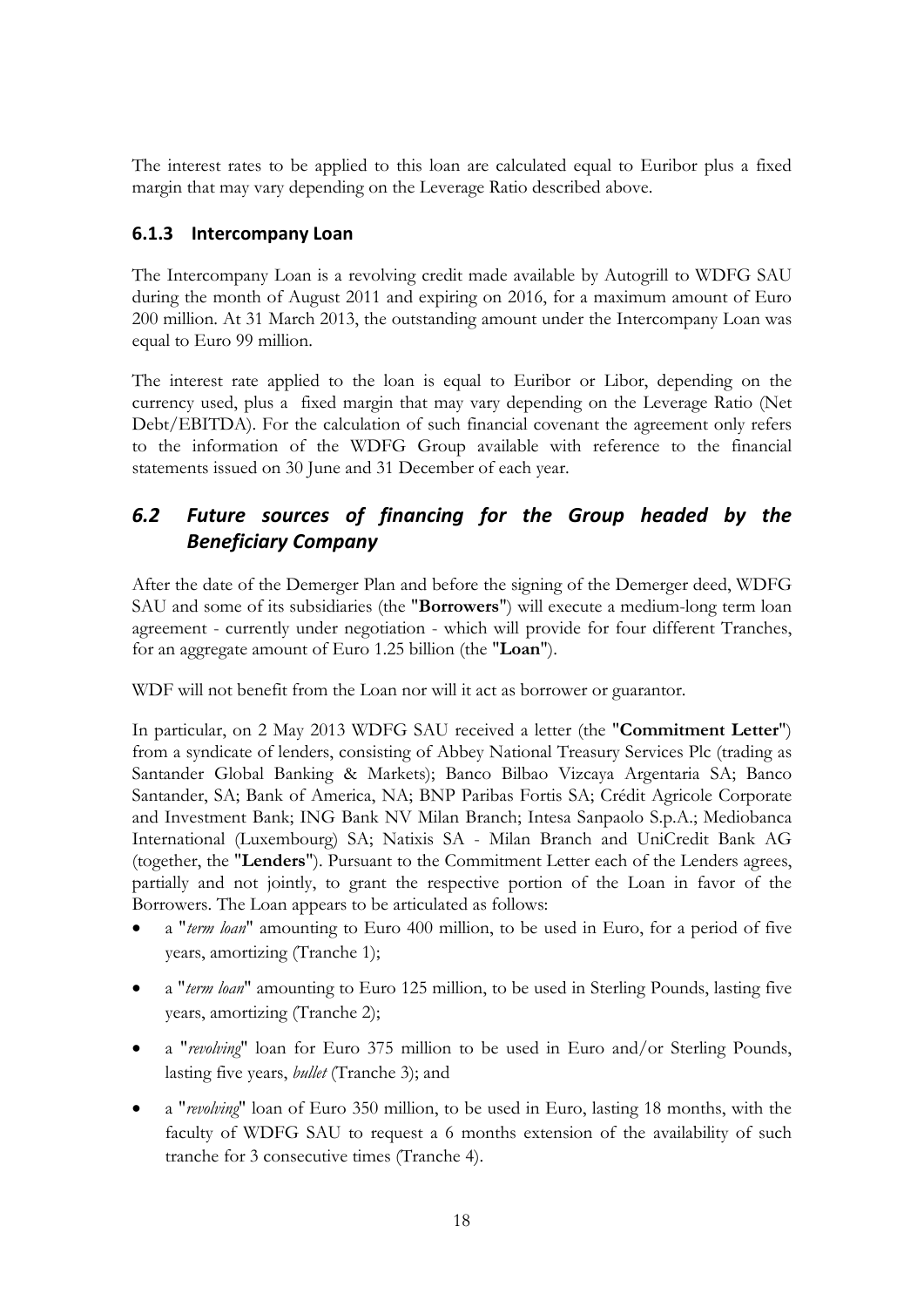The Loan shall be governed by the contract mentioned above, whose main terms and conditions, customary for similar transactions, are contained in the term sheet attached to the Commitment Letter (the "**Term Sheet**").

The Term Sheet provides for an interest rate to be calculated by adding to Euribor or Libor, depending on the currency used for the loan, a fixed margin which, with reference to Tranches 1, 2 and 3, may vary as a result of the value of the Leverage Ratio.

Please note that from the signing date of the Loan until 31 December 2013, on which date the financial covenants above shall be tested for the first time, the margin to be applied is conventionally fixed in 3.65%, 3.85% and 2.90% respectively for Tranches 1, 2 and 3.

It should also be noted that with reference to Tranche 3, in case of loans drawn down in Sterling Pounds, the applicable margin will be increased by 0.2%.

With reference to Tranche 4, the margin is fixed at 2.75% for the first 18 month . In the event that the Borrower decides to extend the availability period of such tranche, the margin will increase on the basis of commercial agreement already reached.

The Loan shall be made available subject to certain conditions, customary for similar transactions, including the accuracy of representations and warranties made by the Borrowers, the occurrence of the conditions precedent to be agreed and the execution of the relevant agreement within 30 June 2013.

Broadly speaking, the Term Sheet provides for, *inter alia*:

- the requirement to comply with certain financial covenants, to be calculated on the basis of consolidated data of WDFG SAU and of its subsidiaries, on a semi-annual basis with reference to the financial statements issued on 30 June and 31 December of each year starting from 31 December 2013. Any failure to comply with such financial covenants will cause a breach of contract and, therefore, entail the mandatory early repayment of the Loan. In particular:
	- − *Leverage Ratio* = Net financial indebtedness/*Cash* EBITDA**[1](#page-19-0)** <4,35x at 31 December 2013; <4,25x at 30 June 2014; <3,75x at 31 December 2014 and at 30 June 2015; <3,50x from 31 December 2015 (however, before 31 December 2016, WDFG SAU may elevate the limit of the Leverage Ratio to be complied with up to 4.00x in relation to any so-called "Permitted Transaction");
	- − *Interest Coverage* = *Cash* EBITDA **[2](#page-19-1)** / Net financial charges >4,00x up to 31 December 2014; >4,5x afterwards;

<u>.</u>

<span id="page-19-0"></span>**<sup>1</sup>** Cash EBITDA is defined as EBITDA which will take account of the recovery of annual concession fees paid to AENA as described in paragraph 3.4.2 (A) of the Report, as well as any other accounting adjustments related to these contracts with AENA which will not be reflected in actual cash flows changes.

<span id="page-19-1"></span>**<sup>2</sup>** See note 1.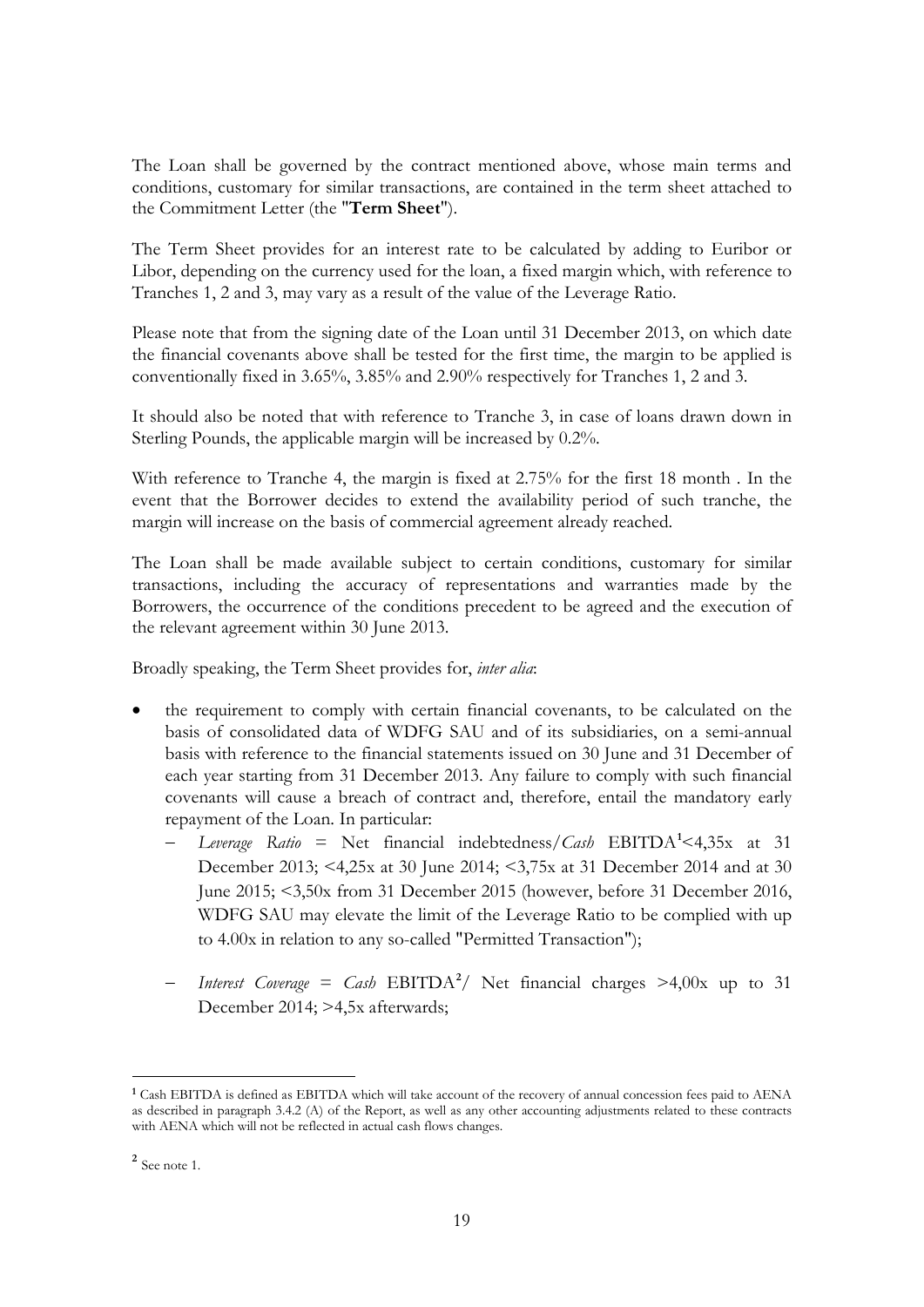- certain limits (mitigated by customary exceptions) to be applied (i) upon the completion of disposals of assets, (ii) with reference to the assumption of additional financial indebtedness and issuance of guarantees or other securities, (iii) with respect to the distribution of dividends, and (iv) with regards to the perfection of extraordinary transactions;
- some circumstances (such as change of control, issuance of bonds on the capital market and the performance of disposals of participations and/or assets owned by the Borrowers) which would trigger the obligation of the borrowers to immediately repay in full all outstanding amounts under the Loan, plus interest and costs, as well as the cancellation of the part of the Loan that may still be used;
- upon the occurrence of certain events which would lead to a default and, therefore, the loss of the benefit to pay in installments, which, in addition to the aforementioned failure to comply with the financial covenants include, *inter alia*: (i) the breach of the payment obligations of amounts due to the Lenders; (ii) the breach of certain contractual obligations (after the expiration of any applicable grace period); (iii) the occurrence of events which could adversely affect the financial condition, equity or assets of the Borrowers and their respective subsidiaries; (iv) the insolvency, liquidation or admission to bankruptcy proceedings; (v) the inaccuracy of representations and warranties, as well as (vi) cross-default (within the group headed by WDFG SAU) and cross-acceleration for amounts exceeding certain aggregate thresholds and for individual loans;
- the provision of representations and warranties, also subject to thresholds and exceptions, customary for similar transactions;
- the provision of information undertakings, including, in particular, the delivery of consolidated financial statements and half-yearly financial reports.

If the calculation of the aforesaid financial covenants were carried out based on the WDFG SAU's consolidated data at 31 March 2013, such rations would be complied with.

The Loan will be used to, *inter alia*, repay existing loans made available to WDFG SAU and ceratin of its subsidiaries, the outstanding amount of which at 31 March 2013 was equal to Euro 849 million (please refer to section 6.1 for more details on such loans):

- *Multicurrency Revolving Facility 650* used for Euro 650 million;
- *Bilateral Revolving Credit Facility* used for Euro 100 million;
- Intercompany Loan used for Euro 99 million.

In addition, the Loan will be used to, *inter alia*, pay to the sole shareholder Autogrill a dividend of Euro 220 million, the distribution of which was approved in the WDFG SAU's shareholders' meeting on 30 April 2013, as well as to pay a consideration for the purchase of the U.S. Retail Branch, which will be in a price range from a minimum of USD 118 million to a maximum of USD 123 million.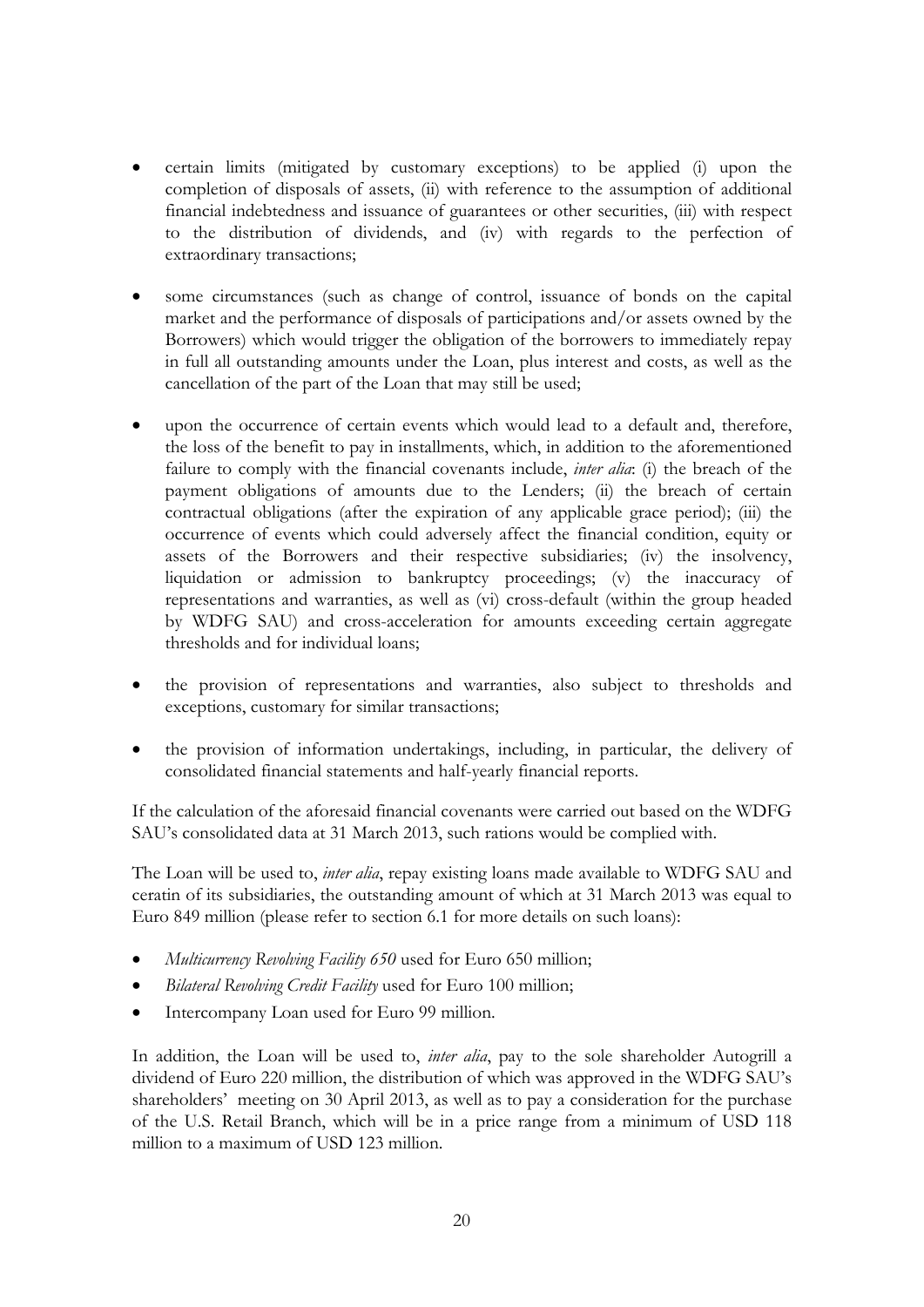Notwithstanding the repayments and payments mentioned in the previous two paragraphs, the part of the residual Loan may be used for working capital and general corporate purposes (*e.g.* any future investment by the Group headed by the Beneficiary Company).

It should be noted, finally, that the uses of the Loan summarized above do not take into account the cash generation of the WDFG Group (and therefore, following the Demerger, of the Group headed by the Beneficiary Company) after 31 March 2013 until the date of utilisation of the Loan.

### <span id="page-21-1"></span><span id="page-21-0"></span>**7. PROSPECTS, CASH FLOWS AND FUTURE INVESTMENTS OF THE GROUP HEADED BY THE BENEFICIARY COMPANY**

The interim report at 31 March 2013 shows the following economic-financial data regarding the *Travel Retail & Duty Free* sector relating to the WDFG Group:

Income Statement:

|                                            | First<br>Ouarter | Percentage<br>of revenue | First<br>Quarter | Percentage<br>of revenue | Change<br>2012 | at constant<br>exchange |
|--------------------------------------------|------------------|--------------------------|------------------|--------------------------|----------------|-------------------------|
|                                            | 2013             |                          | 2012             |                          |                | rates                   |
| $m \in$                                    |                  |                          |                  |                          |                |                         |
| Revenues                                   | 397.8            | 100.0%                   | 388.8            | 100.0%                   | 2.3%           | 3.5%                    |
| Other operating income                     | 5.3              | 1.3%                     | 6.4              | $1.6\%$                  | $(16.5\%)$     | $(16.5\%)$              |
| Total revenue and other operating          | 403.1            | 101.3%                   | 395.2            | 101.6%                   | $2.0\%$        | 3.1%                    |
| income                                     |                  |                          |                  |                          |                |                         |
| Raw materials, supplies and goods          | (162.1)          | 40.8%                    | (158.4)          | 40.7%                    | 2.3%           | $3.2\%$                 |
| Personnel expense                          | (49.8)           | $12.5\%$                 | (46.7)           | $12.0\%$                 | $6.7\%$        | 7.6%                    |
| Leases, rentals, concessions and royalties | (123.0)          | $30.9\%$                 | (123.6)          | 31.8%                    | $(0.5\%)$      | $0.5\%$                 |
| Other operating costs                      | (28.2)           | $7.1\%$                  | (27.8)           | 7.2%                     | $1.4\%$        | $2.1\%$                 |
| <b>EBITDA</b>                              | 40.0             | 10.1%                    | 38.7             | $10.0\%$                 | 3.4%           | 4.4%                    |
| Depreciation,<br>amortization<br>and       | (22.4)           | $5.6\%$                  | (27.6)           | $7.1\%$                  | $(18.6\%)$     | $(18.0\%)$              |
| impairment losses                          |                  |                          |                  |                          |                |                         |
| <b>Operating income (EBIT)</b>             | 17.6             | 4.4%                     | 11.2             | 2.9%                     | 57.5%          | 60.2%                   |
| Financial income (expense)                 | (4.4)            | $1.1\%$                  | (5.4)            | $1.4\%$                  | $(18.0\%)$     | $(17.6\%)$              |
| Impairment losses on financial assets      | (0.2)            | $0.1\%$                  | 0.5              | $0.1\%$                  | n.a.           | n.a.                    |
| Pre-tax profit / (loss)                    | 13.0             | 3.3%                     | 6.3              | $1.6\%$                  | n.a.           | n.a.                    |
| Income tax                                 | (0.7)            | $0.2\%$                  | 4.6              | $1.2\%$                  | n.a.           | n.a.                    |
| Profit attributable to:                    | 12.2             | 3.1%                     | 10.9             | 2.8%                     | 12.4%          | 14.6%                   |
| - owners of the parent                     | 11.7             | 2.9%                     | 10.1             | $2.6\%$                  | 15.2%          | 17.6%                   |
| - non-controlling interests                | 0.6              | $0.1\%$                  | 0.8              | $0.2\%$                  | $(24.7\%)$     | $(24.7\%)$              |

#### Net Invested Capital:

| $(\epsilon)$                                           | 03/31/2013 | 12/31/2012 | Change |
|--------------------------------------------------------|------------|------------|--------|
|                                                        |            |            |        |
| Goodwill                                               | 591.7      | 605.1      | (13.4) |
| Other intangible assets                                | 597.4      | 622.9      | (25.5) |
| Property, plant and equipment                          | 81.2       | 87.3       | (6.1)  |
| Financial assets                                       | 39.8       | 13.1       | 26.6   |
| Non-current assets                                     | 1,310.0    | 1,328.4    | (18.4) |
| Net working capital                                    | (64.3)     | (102.0)    | 37.6   |
| Other non-current non-financial assets and liabilities | 169.4      | (66.8)     | 236.1  |
| Net invested capital                                   | 1,415.0    | 1,159.7    | 255.4  |
| Net financial indebtedness                             | 818.5      | 561.5      | 257.0  |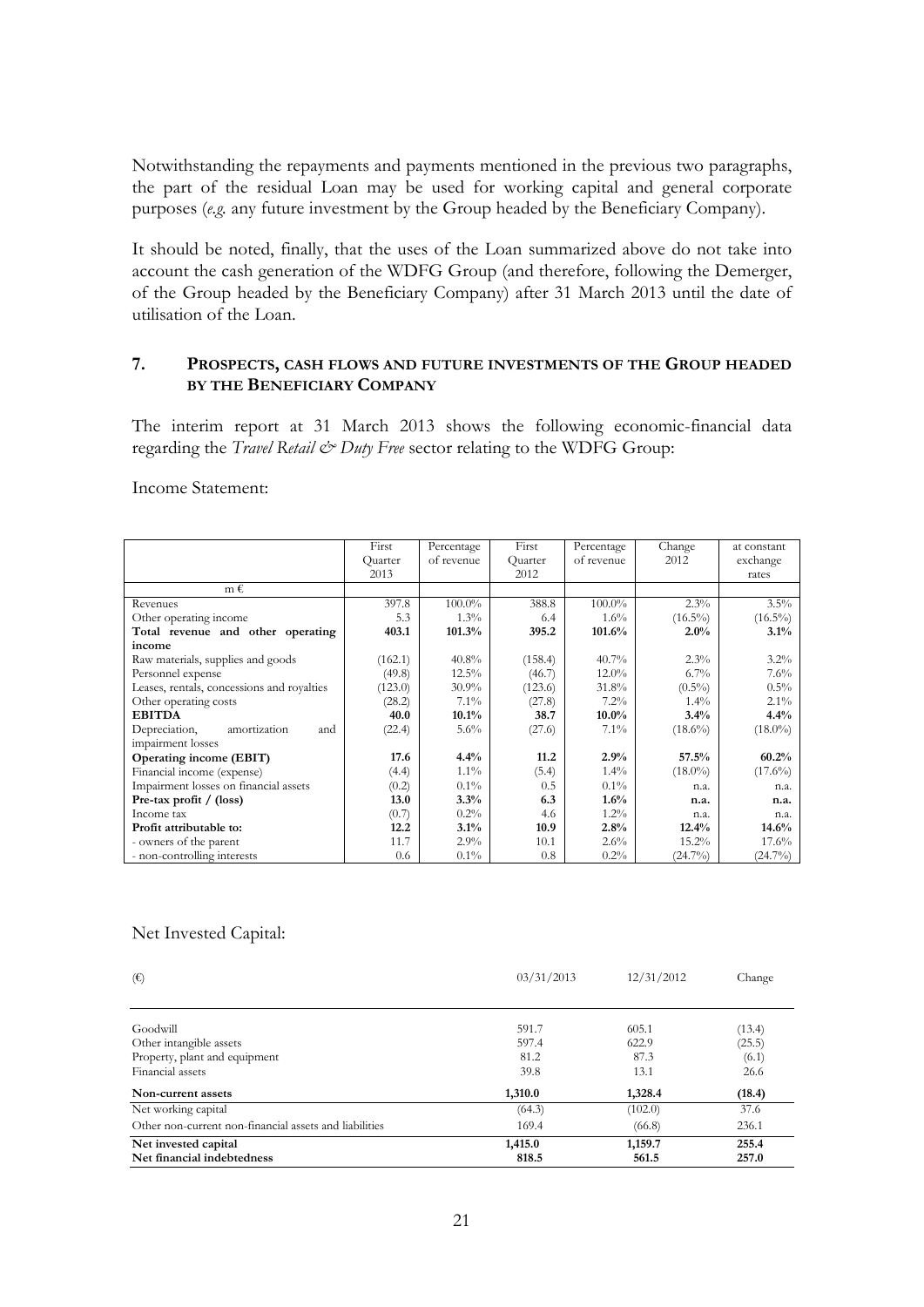### Net Cash generation:

|                                                                                                   | First quarter | First quarter |  |
|---------------------------------------------------------------------------------------------------|---------------|---------------|--|
| $(m \epsilon)$                                                                                    | 2013          | 2012          |  |
| <b>EBITDA</b>                                                                                     | 40.0          | 38.7          |  |
| Change in net working capital                                                                     | 5.4           | (2.7)         |  |
| Change in net working capital – advanced payment of AENA contractual installments<br>(279.0)<br>٠ |               |               |  |
| Cash flow from operating activities                                                               | (233.6)       | 36.0          |  |
| Taxes (paid) refunded                                                                             | (8.6)         | (7.8)         |  |
| Net interest paid                                                                                 | (2.7)         | (5.5)         |  |
| Net cash flow from operating activities                                                           | (244.9)       | 22.7          |  |
| <b>Net CAPEX</b>                                                                                  | (1.5)         | (2.8)         |  |
| Free operating cash flow                                                                          | (264.4)       | 19.9          |  |
| Free operating cash flow (excluding AENA advanced payment)                                        | 32.6          | 19.9          |  |

The *Travel Retail & Duty-Free* sector closed the first quarter of 2013 with revenues amounting Euro 397.8 million, with an increase of 3.5% compared to Euro 388.8 million in the corresponding period of 2012 (+2.30% at constant exchange rates current), with excellent results recorded in particular in Great Britain and in non-European countries. In the UK, the increase in revenues is mainly due to the increase in average spending per passenger.

In the first quarter of 2013, EBITDA for the *Travel Retail & Duty-Free* sector recorded an increase of 4.4% reaching Euro 40 million compared to Euro 38.7 million in the same period of 2012 (+3.4% at current exchange rates ), mainly due to higher sales related to the increase in traffic at British and non-European airports and the increase in average spending per passenger.

Following the award, in December 2012, of the *duty free and duty paid* concessions for the management of airport retail at Spanish airports, in the first quarter of 2013 the WDFG Group prepaid to grantor AENA part of the future contractual fees amounting Euro 279 million. This payment justifies in full the absorption of net cash flow pertaining to the *Travel Retail & Duty Free* sector for Euro 246.4 million, as well as the increase in net invested capital. Excluding this payment, cash flow was positive and amounted to Euro 32.6 million, an improvement compared to the same period of the previous year (Euro 19.9 million) due to the excellent operating performance, better management of net working capital and the reduction of financial charges paid.